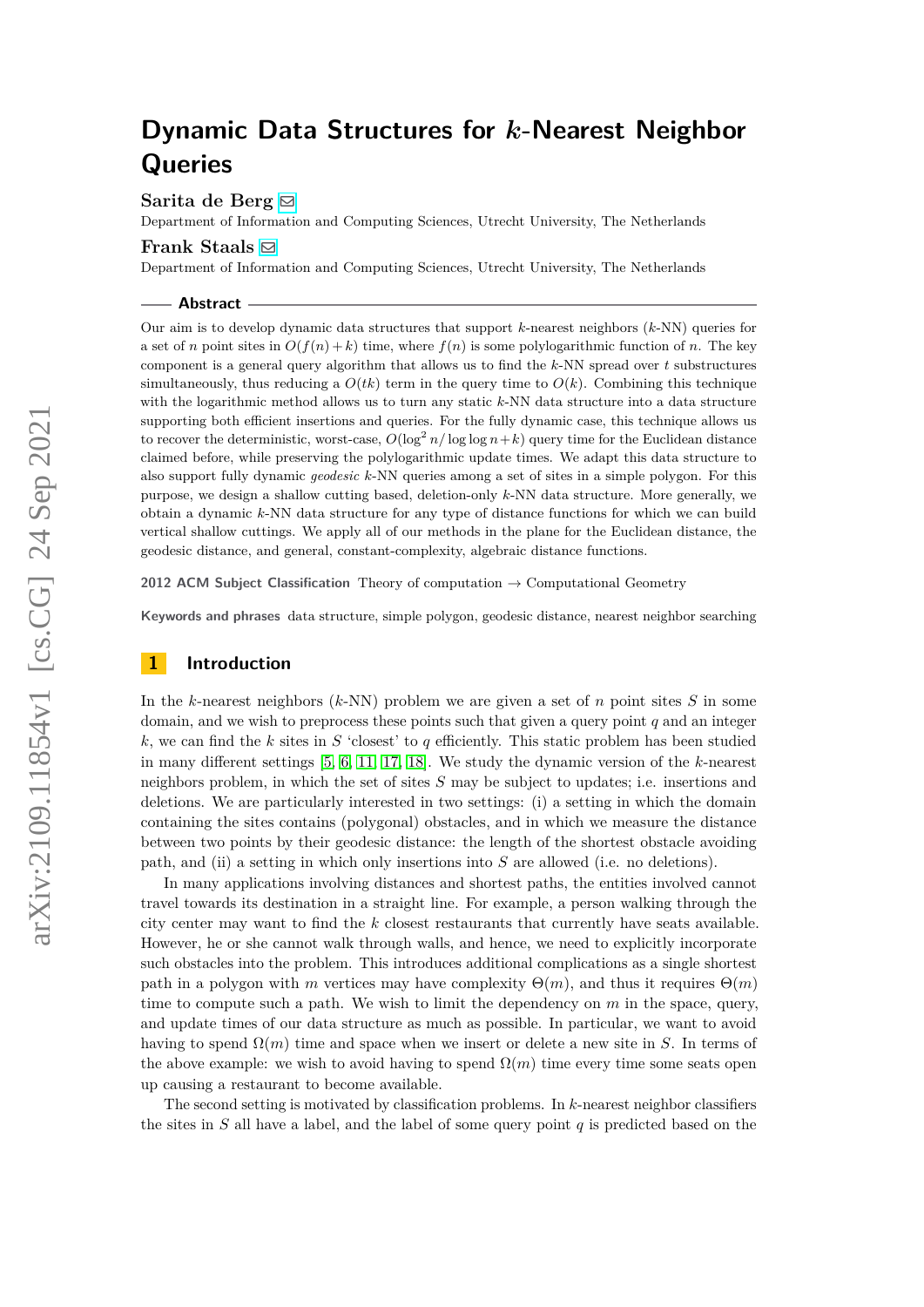labels of the *k* sites nearest to *q* [\[12\]](#page-18-3). When this label turns out to be sufficiently accurate, it is then customary to then extend the data set by adding *q* to *S*. Hence, this naturally leads to the question whether there is an insertion-only data structure that can efficiently answer *k*-nearest neighbor queries.

**The static problem.** If the set of sites *S* is static, and *k* is known a-priori, one option is to build the (geodesic)  $k^{\text{th}}$ -order Voronoi diagram of *S* [\[19\]](#page-19-2). This yields very fast  $O(\log(n+m)+k)$ query times, where  $m$  is the complexity of the domain  $P$ , however it is costly in space, as even in a simple polygon the diagram has size  $O(k(n - k) + km)$ . Moreover, *k* needs to be known a-priori. In the scenario where the domain is the Euclidean plane, much more space efficient solutions have been developed. There is an optimal linear space data structure achieving  $O(\log n + k)$  query time after  $O(n \log n)$  deterministic preprocessing time [\[1,](#page-18-4) [11\]](#page-18-2). Very recently, Liu showed how to achieve the same query time for general constant-complexity distance functions for arbitrary sites in  $\mathbb{R}^2$ , using  $O(n \log \log n)$  space [\[18\]](#page-19-1) and roughly  $O(n \log^4 n)$  expected preprocessing time (the exact bound depends on the algebraic degree of the functions). In case  $P$  is a simple polygon with  $m$  vertices, the problem has not explicitly been studied. The only known solution using less space than just storing the *k* th-order Voronoi diagram is the fully dynamic 1-NN structure of Agarwal et al. [\[2\]](#page-18-5). It uses  $O(n \log^3 n \log m + m)$  space, and answers queries in  $O(k \text{ polylog}(n + m))$  time (by deleting and reinserting the *k*-closest sites to answer a query).

**Issues when inserting sites.** Since nearest neighbor searching is decomposable, we can apply the logarithmic method [\[22\]](#page-19-3) to turn a static *k*-NN searching data structure into an insertion-only data structure. For example in the Euclidean plane this yields a linear space data structure with  $O(\log^2 n)$  insertion time. However, since this partitions the set of sites *S* into  $O(\log n)$  subsets, and we do not know how many of the *k*-nearest sites appear in each subset, we may have to consider up to *k* sites from *each* of the subsets, thus yielding an  $O(k \log n)$  term in the query time. In Section [3](#page-6-0) we will present a general technique that allows us to avoid this additional  $O(\log n)$  factor.

**Fully dynamic data structures.** In case we wish to support both insertions and deletions the problem becomes more complicated, and the existing solutions much more involved. When we again consider the plane, and we wish to report only one nearest neighbor (i.e. 1-NN searching), several efficient fully dynamic data structures exist [\[7,](#page-18-6) [9,](#page-18-7) [15\]](#page-19-4). Actually, all these data structures are variants of the same data structure by Chan [\[7\]](#page-18-6). For the Euclidean distance, the current best result using linear space achieves  $O(\log^2 n)$  worst-case query time,  $O(\log^2 n)$  insertion time, and  $O(\log^4 n)$  deletion time [\[9\]](#page-18-7). These results are deterministic, and the update times are amortized. The variant by Kaplan et al. [\[15\]](#page-19-4) achieves similar results for general distance functions:  $O(n \log^3 n)$  space,  $O(\log^2 n)$  worst-case query time, and expected  $O(polylog n)$  amortized update time. Using recent results on shallow cuttings by Liu [\[18\]](#page-19-1) the space can be reduced to  $O(n \log \log n)$ . These data structures can also be used to answer *k*-NN queries, but when used in this way essentially suffer from the same problem as in the insertion-only case. That is, we get a query time of  $O(\log^2 n + k \log n)$  time [\[7\]](#page-18-6).

For the Euclidean case, Chan argues that the above data structure for 1-NN searching can be extended to obtain  $O(\log^2 n / \log \log n + k)$  query time, while still retaining polylogarithmic updates [\[8\]](#page-18-8). Chan's data structure essentially maintains a collection of *k*-NN data structures built on subsets of the sites. A careful analysis shows that some of these structures can be rebuilt during updates, and that the cost of these updates is not too large. Queries are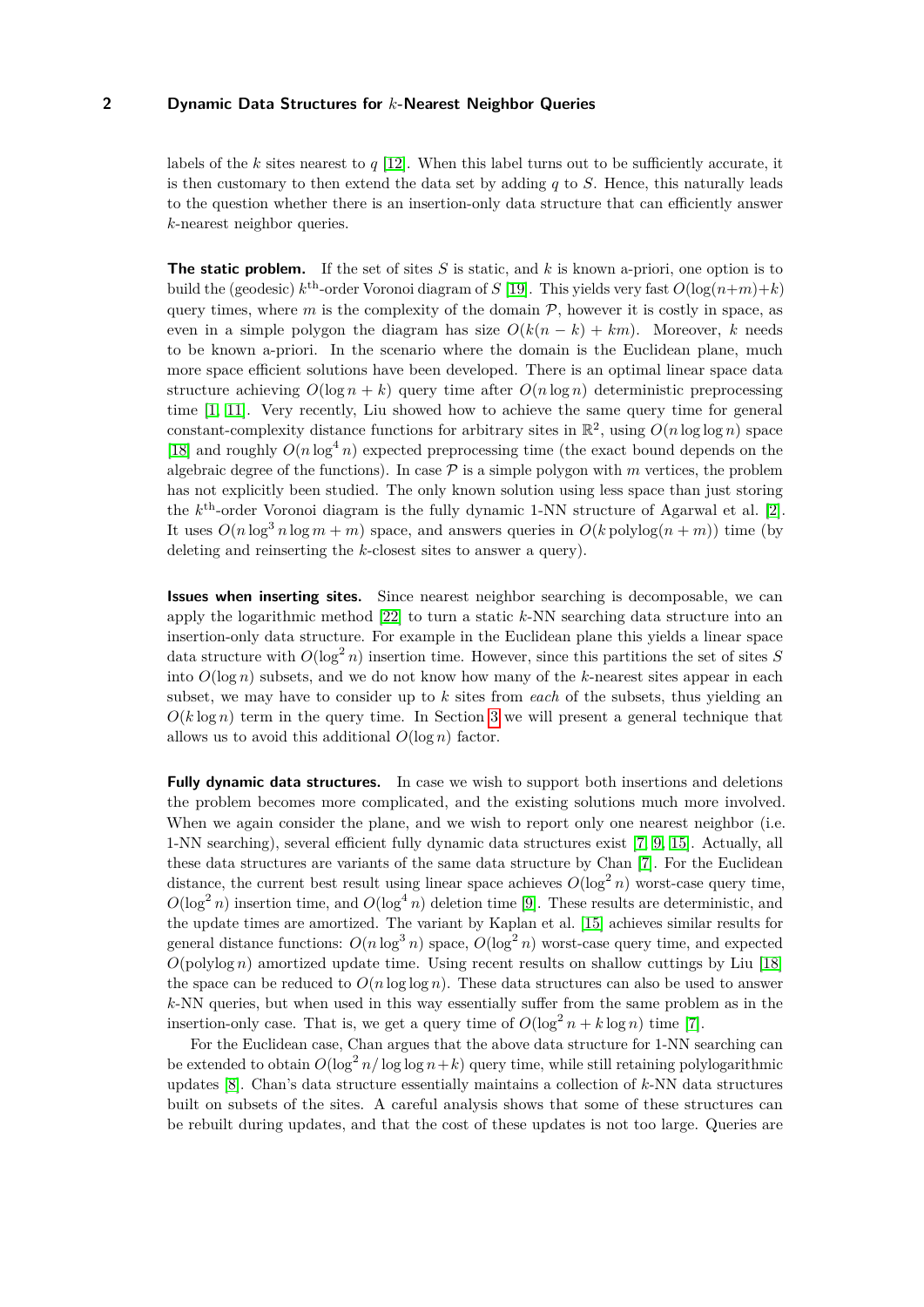then answered by performing  $k_i$ -NN queries on several disjoint subsets of sites  $S_1, ..., S_t$  that together are guaranteed to contain the *k* nearest sites. However –perhaps because the details of the 1-NN searching data structure are already fairly involved– one aspect in the query algorithm is missing: how to determine the value  $k_i$  to query subset  $S_i$  with. While it seems that this issue can be fixed using randomization [\[10\]](#page-18-9) [1](#page-2-0) , our general *k*-NN query technique (Section [3\)](#page-6-0) allows us to recover deterministic, worst-case  $O(\log^2 n / \log \log n + k)$  query time.

Very recently, Liu [\[18\]](#page-19-1) stated that one can obtain  $O(\log^2 n + k)$  query time while supporting  $O(polylog n)$  expected amortized updates also for general distance functions by using the data structure of Kaplan et al. [\[15\]](#page-19-4). However, it is unclear why that would be the case, as all details are missing. Using the Kaplan et al. data structure as is yields an  $O(k \log n)$  term in the query time as with Chan's earlier version [\[7\]](#page-18-6). If the idea is to also apply the ideas from Chan's later paper  $[8]$  the same issue of choosing the  $k_i$ 's appears. Similarly, extending the geodesic 1-NN data structure [\[2\]](#page-18-5) to *k*-NN queries yields  $O(k \text{ polylog}(n + m))$  query time.

**Organization and Results.** We develop dynamic data structures for *k*-NN queries whose query time are of the form  $O(f(n) + k)$ , where  $f(n)$  is some function of *n*. In particular, we wish to avoid an  $O(k \log n)$  term in the query time. To this end, we present a general query technique that given *t* disjoint subsets of sites  $S_1, ..., S_t$ , each stored in a static data structure that supports  $k'$ -NN queries in  $O(Q(n) + k')$  time, can report the *k* nearest neighbors among  $\bigcup_{i=1}^{t} S_i$  in  $O(Q(n)t + k)$  time. Our technique, presented in Section [3,](#page-6-0) is completely combinatorial, and is applicable to any type of sites. In Section [4,](#page-8-0) we then use this technique to obtain a *k*-NN data structure that supports queries in  $O(Q(n) \log n + k)$ time and insertions in  $O((P(n)/n)\log n)$  time, where  $P(n)$  is the time required to build the static data structure. This result again applies to any type of sites. In the specific case of the Euclidean plane, we obtain a linear space data structure with  $O(\log^2 n + k)$  query time and  $O(\log^2 n)$  insertion time. At a slight increase of insertion time, we can also match the query time of Chan's [\[8\]](#page-18-8) fully dynamic data structure. For general, constant complexity, algebraic distance functions we obtain the same query and insertion times (albeit the insertion time holds in expectation). In the case where the sites  $S$  are points inside a simple polygon  $\mathcal P$ with *m* vertices, we use our technique to obtain the first *static k*-NN data structure that uses near-linear space, supports efficient (i.e. without the  $O(k \log n)$  term) queries, and can be constructed efficiently. We now do get an  $O(k \log m)$  term in the query time, as computing the distance between a pair of points already takes  $O(\log m)$  time. Our data structure uses  $O(n \log n + m)$  space, can be constructed in  $O(n(\log n \log^2 m + \log^3 m) + m)$ time, and supports  $O(\log(n+m)\log m + k\log m)$  time queries. In turn, this then also leads to a data structure supporting efficient,  $O(\log^2 n \log^2 m + \log n \log^3 m)$  time, insertions.

In Section [5](#page-11-0) we argue that our general query algorithm is the final piece of the puzzle for the fully dynamic case. For the Euclidean plane, this allows us to recover the deterministic, worst-case  $O(\log^2 n/\log \log n + k)$  query time claimed before [\[8,](#page-18-8) [18\]](#page-19-1). Insertions take amortized  $O(\log^{3+\varepsilon} n)$  time, whereas deletions take  $O(\log^{5+\varepsilon} n)$  time. We obtain the same query time in case of constant degree algebraic distance functions. Updates now take amortized  $O(polylog n)$ expected time (see Section [5.5](#page-17-0) for the exact bounds).

For the geodesic case there is one final hurdle to take. Chan's algorithm uses partition-tree based "slow" dynamic *k*-NN query data structure of linear size as one of its subroutines (see

<span id="page-2-0"></span><sup>1</sup> The main idea is that the data structure as is *can* be used to efficiently report all sites within a fixed distance from the query point (reporting all planes below a query point in  $\mathbb{R}^3$ ). Combining this with an earlier random sampling idea [\[6\]](#page-18-1) one can then also answer *k*-NN queries.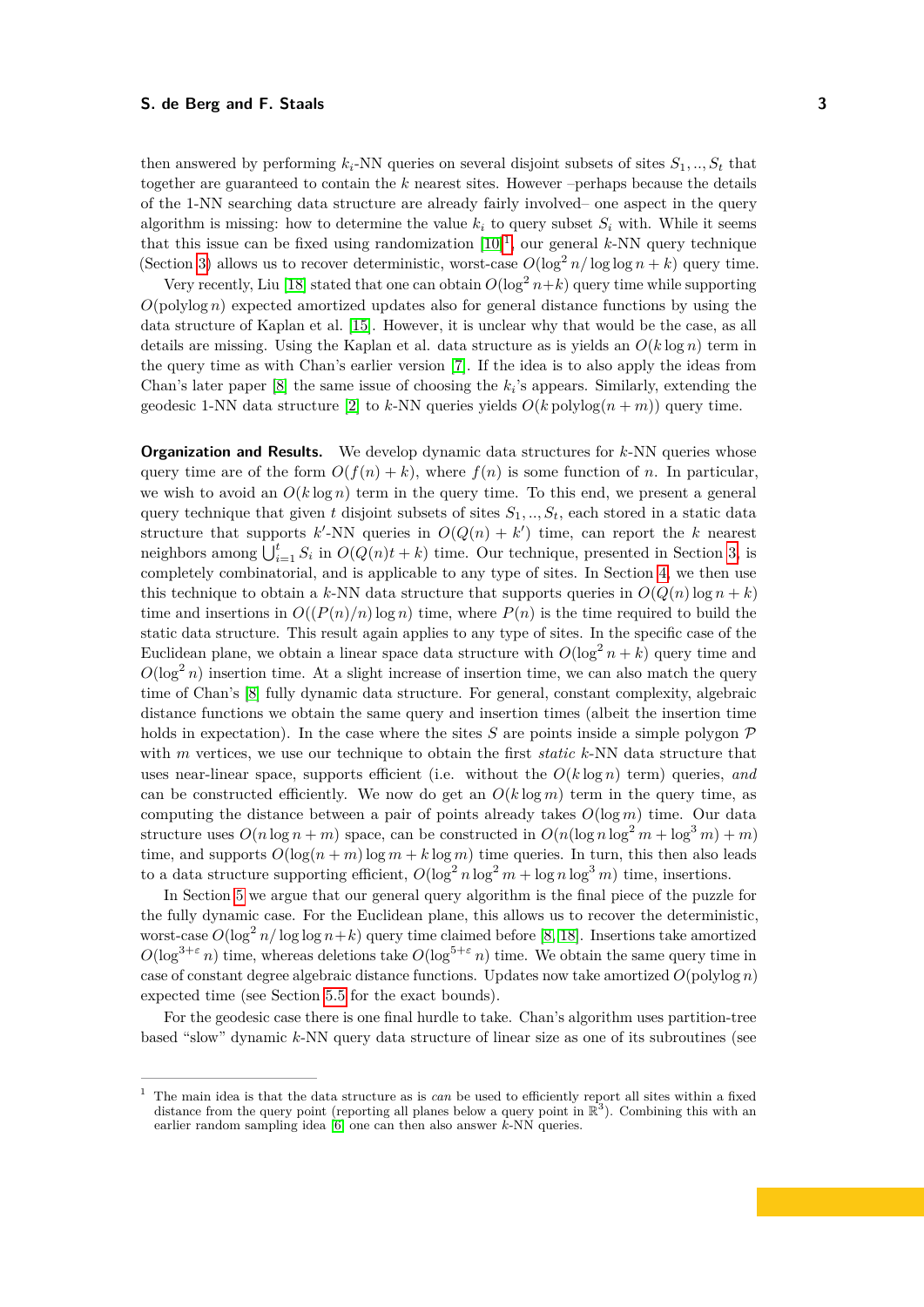Section [5.1](#page-11-1) for details). Liu uses a similar trick (after appropriately linearizing the distance functions into  $\mathbb{R}^c$  for some constant *c*) in his static *k*-NN data structure [\[18\]](#page-19-1). Unfortunately, this idea is not applicable in the geodesic setting, as it is unknown if an appropriate (shallow) simplicial partition exists, and the geodesic distance function cannot be linearized into a constant dimensional space (the dimension would need to depend on *m*). Instead, we design a simple, shallow-cutting based, alternative "slow" dynamic *k*-NN structure, that does extend to the geodesic setting. This way, we end up with an efficient (i.e.  $O(\text{polylog}(n + m))$ ) expected updates,  $O(\log^2 n \log^2 m + k \log m)$  queries) fully dynamic *k*-NN data structure.

# **2 Preliminaries**

We can easily transform a  $k$ -nearest neighbors problem in  $\mathbb{R}^2$  to a  $k$ -lowest functions problem in  $\mathbb{R}^3$  by considering (the graphs of) the distance functions  $f_s(x)$  of the sites  $s \in S$ . We discuss these problems interchangeably, furthermore we identify a function with its graph.

## **2.1 Shallow cuttings**

Let  $F$  be a set of bivariate functions. We consider the arrangement of  $F$  in  $\mathbb{R}^3$ . The *level* of a point  $q \in \mathbb{R}^3$  is defined as the number of functions in *F* that pass strictly below *q*. The *at most k*-*level*  $L_{\leq k}(F)$  is then the set of points in  $\mathbb{R}^3$  that have level at most *k*.

A *k*-shallow cutting  $\Lambda_k(F)$  of F is a set of disjoint cells covering  $L_{\leq k}(F)$ , such that each cell intersects at most  $O(k)$  functions [\[20\]](#page-19-5). When *F* is clear from the context we may write Λ*<sup>k</sup>* rather than Λ*k*(*F*). We are interested only in the case where the cells are *(pseudo-)prisms*: constant-complexity regions that are bounded from above by a function, from the sides by vertical (with respect to the *z*-direction) planes, and unbounded from below. For example, if *F* is a set of planes, we can define the top of each prism to be a triangle. This allows us to find the prism containing a query point *q* by a point location query in the downward projection of the cutting. See Figure [1.](#page-4-0) The subset  $F_\nabla \subseteq F$  intersecting a prism  $\nabla$  is the *conflict list* of  $\nabla$ . When, for every subset  $F' \subseteq F$ , the lower envelope  $L_0(F')$  has linear complexity (for example, in the case of planes), a shallow cutting of *size* (the number of cells)  $O(n/k)$  can be computed efficiently [\[18\]](#page-19-1). In general, let  $T(n,k)$  be the time to construct a *k*-shallow cutting of size  $S(n, k)$  on *n* functions, and  $Q(n, k)$  be the time to locate the prism containing a query point. We assume these functions are non-decreasing in *n* and non-increasing in *k*, and that  $S(n, k) = \frac{n}{k} f(n)$ , for some function  $f(n)$ .

## <span id="page-3-0"></span>**2.2 A dynamic nearest neighbor data structure**

We briefly discuss the main ideas of the dynamic nearest neighbor data structure by Chan [\[7,](#page-18-6) [9\]](#page-18-7) that was later improved by Kaplan et al. [\[15\]](#page-19-4), as this also forms a key component in our fully dynamic *k*-NN data structures. For a more detailed description we refer to the original papers. For ease of exposition, we describe the data structure when  $F$  is a set of linear functions (planes). To make sure the analysis is correct for our definition of *n* (the current number of points in  $S$ ), we rebuild the data structure from scratch whenever  $n$  has doubled or halved. The cost of this is subsumed in the cost of the other operations [\[7\]](#page-18-6).

The data structure consists of  $t = O(\log_b n)$  "towers"  $\mathcal{T}^{(1)}, \dots, \mathcal{T}^{(t)}$ , for some fixed  $b \geq 2$ . Each tower  $\mathcal{T}^{(i)}$  consists of a hierarchy of shallow cuttings that is built on a subset of planes  $F^{(i)} \subseteq F$ . For  $\mathcal{T}^{(1)}$  we have  $F^{(1)} = F$ , and a sequence of  $\ell = \lfloor \log(n/k_0) \rfloor$  shallow cuttings, for a fixed constant  $k_0$ . For  $j = 0, \ldots, \ell$  we have a  $k_j$ -shallow cutting of a subset of the planes  $F_j \subseteq F^{(1)}$ , where  $k_j = 2^j k_0$ . We set  $F_\ell = F^{(1)}$  and construct these cuttings from  $j = \ell$  to 0.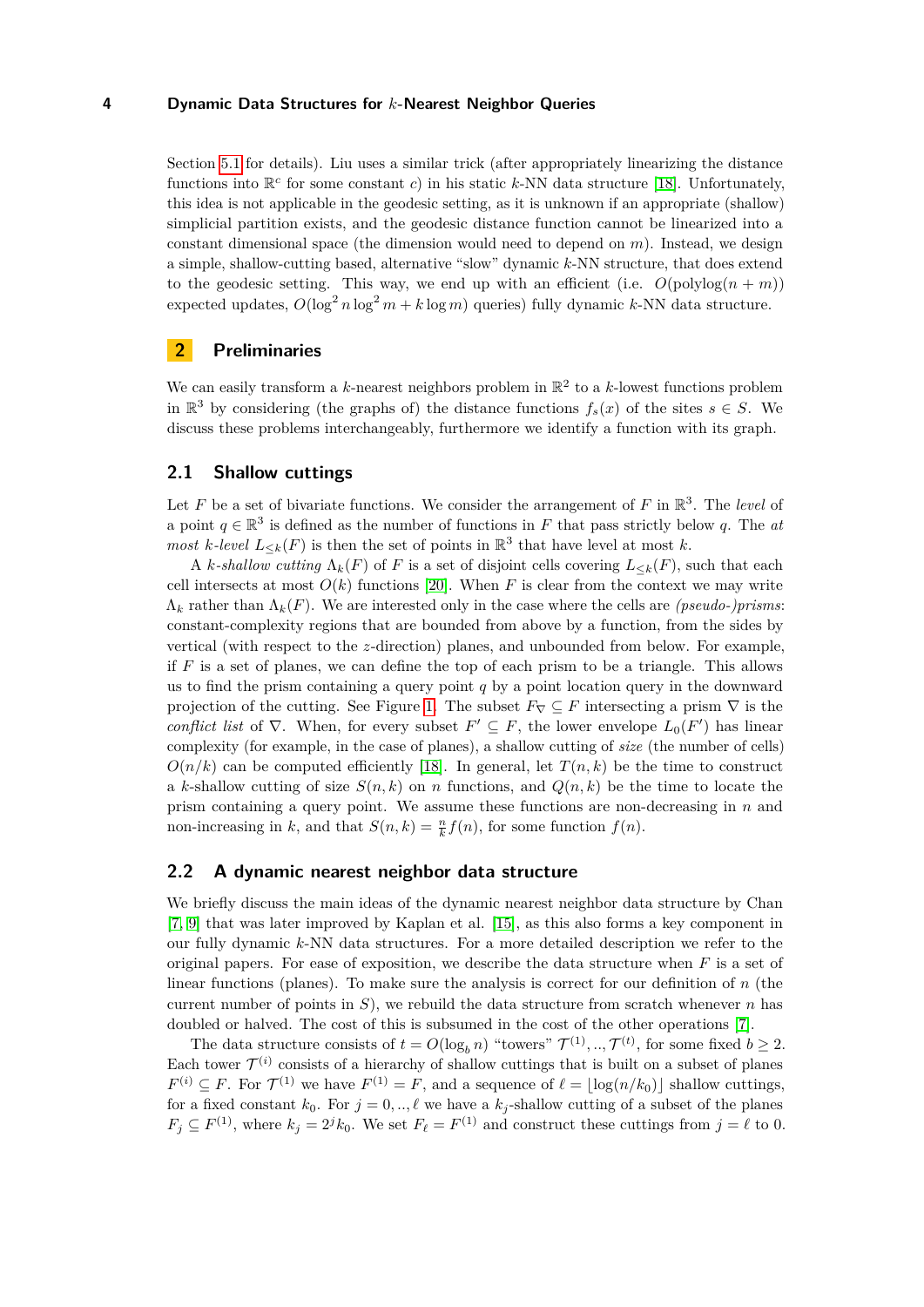<span id="page-4-0"></span>

**Figure 1** A 2-shallow cutting of a set of lines  $F$  in  $\mathbb{R}^2$ consisting of 3 prisms. The at most *k*-level  $L_{\leq k}(F)$  is shown in green for  $k = 0, 1, 2$ .



After computing  $\Lambda_{k_j}(F_j)$ , we find the set  $F_j^{\times}$  of "bad" planes that intersect more than  $c \log n$ prisms in all cuttings computed so far. We *prune* these planes by setting  $F_{j-1} = F_j \setminus F_j^{\times}$ and removing all planes in  $F_j^{\times}$  from the conflict lists of the prisms in  $\Lambda_{k_j}(F_j)$ . Note that these bad planes are removed only from the conflict lists of the current cutting, and can still occur in conflict lists of higher level cuttings. In the final  $\Lambda_{k_0}(F_0)$  cutting, each conflict list has a constant size of  $O(k_0)$ . We denote by  $F_{bad}^{(1)} = F_0^{\times} \cup ... \cup F_{\ell}^{\times}$  the set of all bad planes generated during this process. By  $F_{\text{live}}^{(1)}$  we denote the set of planes that have not been pruned during the process, so  $F_{\text{live}}^{(1)} = F \setminus F_{\text{bad}}^{(1)}$ . We then set  $F^{(i+1)} = F_{\text{bad}}^{(i)}$  and recursively build  $\mathcal{T}^{(i+1)}$  on the functions in  $F^{(i+1)}$ . This partitions *F* into sets  $F_{\text{live}}^{(1)}$ , ..,  $F_{\text{live}}^{(t)}$ . When insertions and deletions take place, planes can move from a set  $F_{\text{live}}^{(i)}$  to some  $F_{\text{live}}^{(i')}$ , but the property that these sets form a partition of *F* will be preserved. Kaplan et al. prove the following lemma on the size of  $F_{\text{live}}^{(1)}$  after the preprocessing phase:

▶ **Lemma 1** (Lemma 7.1 of [\[15\]](#page-19-4)). For any  $\zeta \in (0,1)$  there exists a sufficiently large (but *constant)* choice of *c*, such that  $|F_{live}^{(1)}| \geq (1 - \zeta)n$  after building  $\mathcal{T}^{(1)}$ .

When  $\zeta = 1/b$ , we get  $O(\log_b n)$  towers, for some fixed  $b \geq 2$ , as desired. According to Kaplan et al. [\[15\]](#page-19-4), this is achieved by choosing  $c \geq \frac{\gamma}{\zeta} = b\gamma = O(b)$ , for some constant  $\gamma$ . Thus a plane occurs  $O(b \log n)$  times in a tower. Here, we first consider only the case where  $b = 2$ .

To build a single tower, naively we would need to compute  $O(\log n)$  shallow cuttings, each of which takes  $O(n \log n)$  time. By using information of previously computed cuttings, Chan [\[9\]](#page-18-7) recently achieved an overall construction time of  $O(n \log n)$ . The preprocessing time of the entire data structure thus adheres to the recurrence  $P(n) \leq P(n/2) + O(n \log n)$ . This solves to  $P(n) = O(n \log n)$ .

**Insertions.** To insert a plane f into F, we insert it into  $F^{(1)}$ . When we insert a function f into  $F^{(i)}$  we assign it to  $F_{bad}^{(i)}$ , and thus recursively insert it in  $F^{(i+1)}$ . When  $|F_{bad}^{(i)}|$  reaches  $3/4 \cdot |F^{(i)}|$  we rebuild the towers  $\mathcal{T}^{(i)},...,\mathcal{T}^{(t)}$ . The first tower,  $\mathcal{T}^{(i)}$ , is built on the planes  ${f}$  ∪  $F_{\text{live}}^{(i)}$  ∪ ... ∪  $F_{\text{live}}^{(t)}$ , and the following towers are again built recursively on the new sets  $F_{bad}^{(i'-1)}$ . Only after  $\Omega(|F^{(i)}|)$  insertions can such a rebuild occur. The insertion time is thus given by the recurrence  $I(n) \leq I(3n/4) + O(P(n)/n)$ , where  $P(n)$  is the time to build the data structure on a set of *n* planes. Using  $P(n) = O(n \log n)$ , this results in an amortized insertion time of  $O(\log^2 n)$ .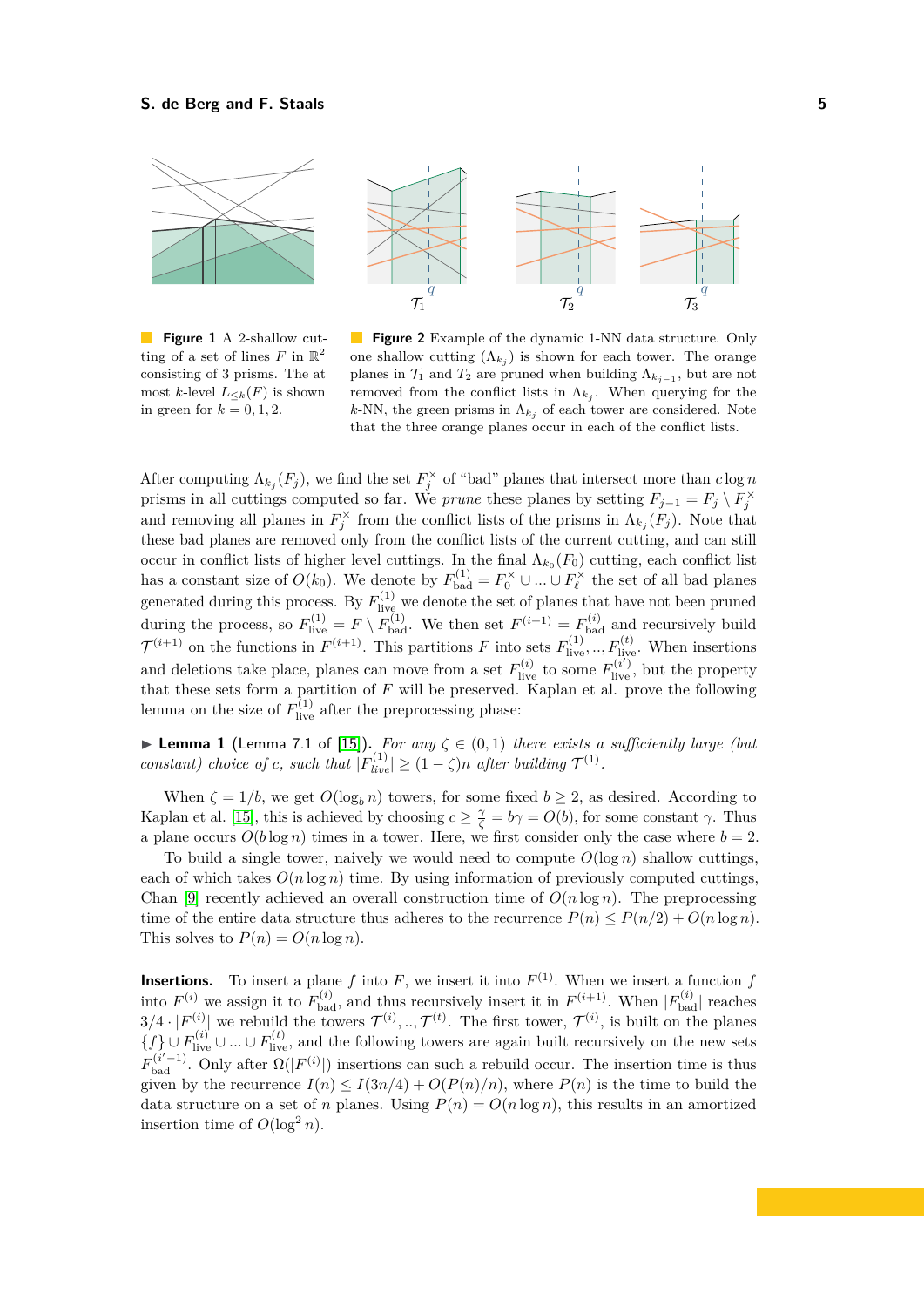**Deletions.** Deletions are not performed explicitly on the conflict lists. Instead, for each prism  $\nabla$  we keep track of the number of planes in  $F_{\nabla}$  that have been deleted so far, denoted by  $d_{\nabla}$ . When deleting a plane *f*, we increase  $d_{\nabla}$  for all prisms with  $f \in F_{\nabla}$ , and remove *f* from the set  $F_{\text{live}}^{(i)}$  that includes *f*. When too many planes in a conflict list have been deleted, we *purge* the prism. In particular, we purge a prism  $\nabla$  in a  $k_j$ -shallow cutting when  $d_{\nabla} \geq k_j/2 = 2^{j-1}k_0$ . When a prism in  $\mathcal{T}^{(i)}$  is purged, we mark it as such, and we reinsert all planes  $f' \in F_{\nabla} \cap F_{\text{live}}^{(i)}$ . These planes are effectively moved from  $F_{\text{live}}^{(i)}$  to some other  $F_{\text{live}}^{(i')}$ . Note that we only reinsert planes that have not been deleted so far. This scheme ensures a prism is only purged after at least  $k_j/2$  deletions, and this causes at most  $|F_{\nabla}| = O(k_j)$ reinsertions. Thus, each increment of  $d<sub>∇</sub>$  causes amortized  $O(1)$  reinsertions. This gives an amortized deletion time of  $O(\log^4 n)$ .

**Nearest neighbor queries.** When answering a nearest neighbor query for a query point *q*, we simply find the prism containing q in the lowest  $(j = 0)$  cutting of each  $\mathcal{T}^{(i)}$  by a point location query in  $O(\log n)$  time. We then go through each conflict list (of constant size) to find the plane that is lowest at *q*. If the plane we find for  $\mathcal{T}^{(i)}$  is not in  $F_{\text{live}}^{(i)}$ , we ignore the result. When a prism has been purged, we simply skip it. Finally, we return the plane that is lowest among the  $O(\log n)$  planes that are found. As we perform  $O(\log n)$  point location queries, the query time is  $O(\log^2 n)$ .

*k***-nearest neighbors queries.** Answering *k*-nearest neighbors queries using this dynamic 1-NN data structure is straightforward. For each tower we consider the prism containing *q* of the shallow cutting at level  $j_k := \lceil \log(Ck/n) \rceil$ , for some large enough constant *C*. The size of the conflict list of each of these prisms is  $O(k)$ , thus we can find the *k*-lowest *live* planes in each conflict list in  $O(k)$  time. Chan [\[7\]](#page-18-6) proves that it is indeed sufficient to consider only planes in these conflict lists. This query algorithm has a running time of  $O(\log^2 n + k \log n)$ .

Liu [\[18\]](#page-19-1) recently claimed the data structure, in particular the version of Kaplan et al. [\[15\]](#page-19-4), supports *k*-NN queries in  $O(\log^2 n + k)$ . However, we see an issue with this approach. When a plane is pruned during the preprocessing, or when a prism is purged, the plane is only removed from the conflict lists of the current shallow cutting. It can thus still occur in other shallow cuttings in the hierarchy. This means that we can encounter the same plane multiple times when querying each tower for the *k*-lowest planes. See Figure [2](#page-4-0) for an illustration. As there are  $O(\log n)$  towers, this yields an  $O(k \log n)$  term in the query time, which matches the bound given by Chan [\[7\]](#page-18-6).

**General distance functions.** Kaplan et al. [\[15\]](#page-19-4) showed how to adapt Chan's data structure to support more general shallow cutting algorithms. The main differences between their data structure and the one from Chan is that planes are only pruned when they appear in  $(S(n,1)/n) \cdot c \log n$  conflict lists. Kaplan et al. essentially prove the following lemma.

<span id="page-5-0"></span>▶ **Lemma 2** (Kaplan et al. [\[15\]](#page-19-4)). *Given an algorithm that constructs a k-shallow cutting of size*  $S(n, k)$  *on n* functions in  $T(n, k)$  *time, such that the prism containing a query point can be located in*  $Q(n, k)$  *time, we can construct a data structure of size*  $O(S(n, 1) \log n)$  *that dynamically maintains a set of at most n functions F. Reporting the lowest function at a query point q takes*  $O(Q(n, 1) \log n)$  *time, inserting a function in F takes*  $O((T(n, 1)/n) \log^2 n)$ *amortized time, and deleting a function from F takes*  $O((T(n, 1)S(n, 1)/n^2) \log^4 n)$  *amortized time.*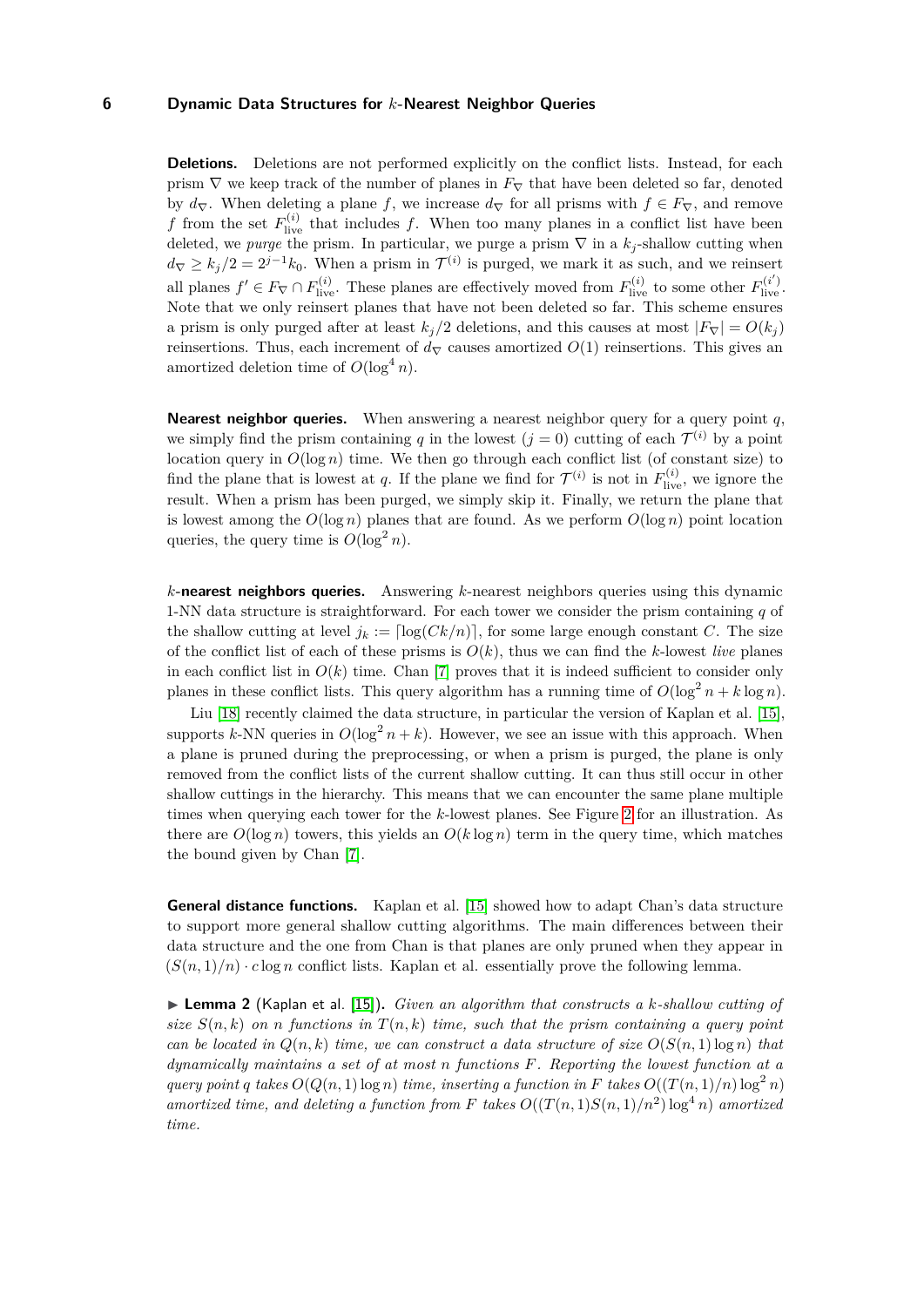

<span id="page-6-1"></span>**Figure 3** Example of expansion. Blue elements are included in a clan, orange elements are not. The expansion (building the next subheap) occurs when all elements have been included in a clan.

From now on we consider the general variant where there data structure consists of  $O(\log_b n)$  towers. The following lemma describes the properties of the 1-NN data structure we need to construct our general fully dynamic *k*-nearest neighbors data structure.

<span id="page-6-2"></span>▶ **Lemma 3.** *Let*  $b \ge 2$  *be any fixed value and*  $S(n, k)$  *be the size of k-shallow cutting. There is a dynamic nearest neighbor data structure that has the following properties.*

- **1.** *The data structure consists of*  $O(\log_b n)$  *towers.*
- **2.** *A function occurs*  $O(b \log n \cdot S(n, 1)/n)$  *times in a conflict list in a single tower.*
- **3.** The insertion time is  $O(b \log_b n \cdot P(n)/n)$ , where  $P(n)$  is the preprocessing time.
- **4.** *A deletion causes amortized*  $O(b \log_b n \log n \cdot S(n, 1)/n)$  reinsertions.
- **5.** *To find the k-NN of a query point q it is sufficient to consider the prisms containing q of the shallow cuttings at level*  $j_k := \lfloor \log(Ck/n) \rfloor$ , for some large enough constant C.

# <span id="page-6-0"></span>**3 Querying multiple k-NN data structures simultaneously**

In this section we introduce a method to find the *k*-nearest neighbors of a query point *q* spread over  $t$  (disjoint)  $k'$ -NN data structures storing a set of sites  $S$  simultaneously. Suppose the query time of such a  $k'$ -NN data structure is  $O(Q(n) + k')$ , for a non-decreasing function *Q*. Naively, querying each data structure for the *k* closest sites would take  $O(Q(n)t + kt)$ time. Our method allows us to find the *k*-NN over all these data structures in  $O(Q(n)t + k)$ time instead, thus reducing the  $O(tk)$  term to  $O(k)$ .

## **3.1 Query algorithm**

We use the heap selection algorithm of Frederickson [\[13\]](#page-18-10) to answer *k*-NN queries efficiently. This algorithm finds the *k* smallest elements of a binary min-heap of size  $N \gg k$  in  $O(k)$ time by forming groups of elements, called *clans*, in the original heap. Representatives of these clans are then added to another heap, and smaller clans are created from larger clans and organised in heaps recursively. For our purposes, we need to consider (only) how clans are formed in the original heap, because we do not construct the entire heap we query before starting the algorithm. Instead, the heap is expanded during the query when necessary. See Figure [3](#page-6-1) for an example. Note that any (non-root) element of the heap will only be included in a clan by the Frederickson algorithm after its parent has been included in a clan.

The heap *H*, on which we call the heap selection algorithm, contains all sites  $s \in S$ exactly once, with the distance  $d(s, q)$  as key for each site. Let  $S_1, ..., S_t$  be the partition of *S* into *t* disjoint sets, where  $S_i$  is the set of sites stored in the *i*-th  $k'$ -NN data structure. For each set of sites  $S_j$ ,  $j \in \{1, ..., t\}$ , we define a heap  $H(S_j)$  containing all sites in  $S_j$ . We then "connect" these *t* heaps by building a dummy heap  $H_0$  of size  $O(t)$  that has the roots of all  $H(S_i)$  as leaves. We set the keys of the elements of  $H_0$  to  $-\infty$ . Let *H* be the complete data structure (heap) that we obtain this way, see Figure [4.](#page-7-0) It follows that we can now compute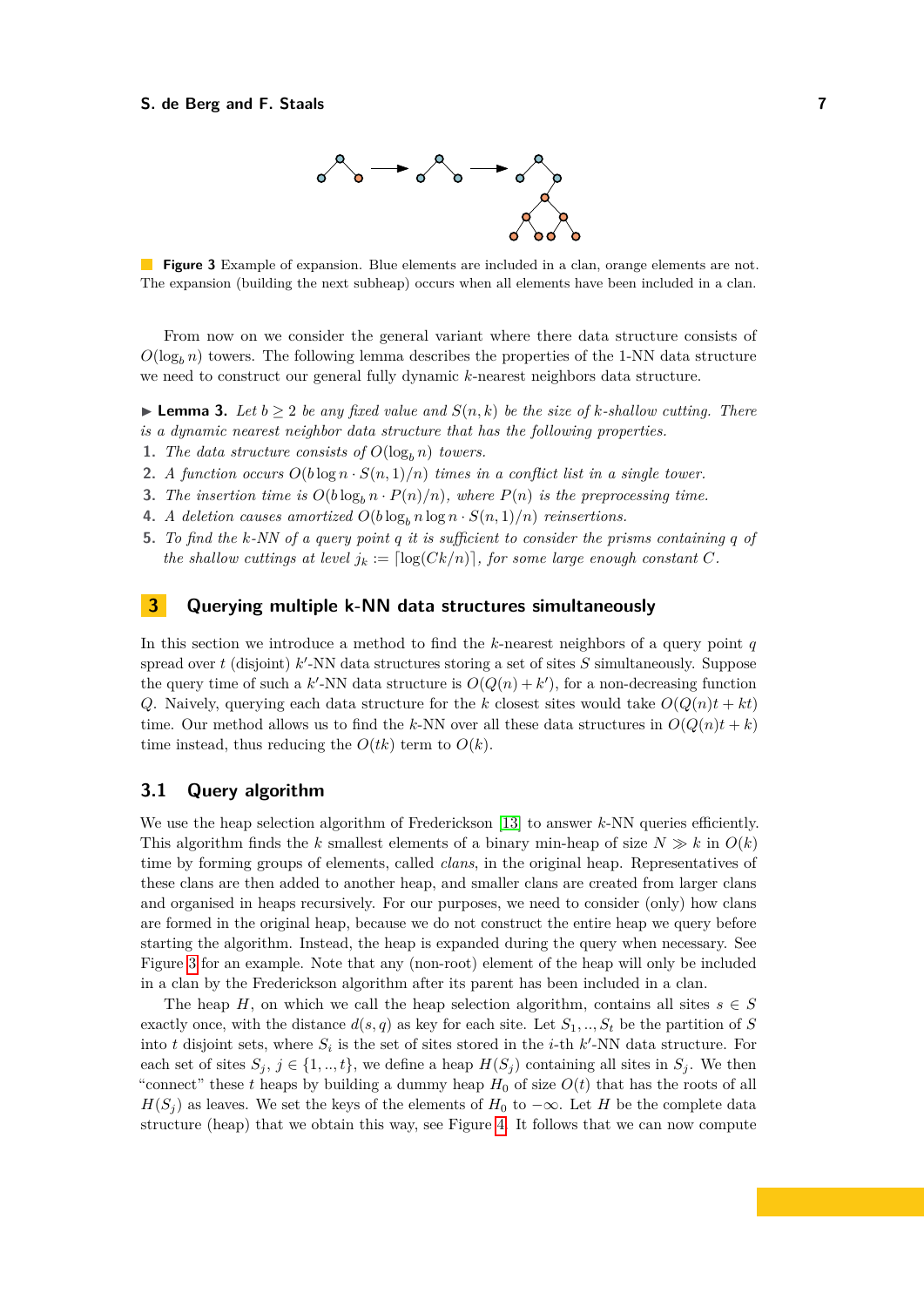<span id="page-7-0"></span>

**Figure 4** The heap that we construct for the *k*-nearest neighbors query. The subheaps of which all elements have been included in a clan are indicated in *blue*. The subheaps that have been built, but for which not all elements have been included in a clan, are indicated in *orange*. The *white* subheaps have not been built so far, because not all elements of their predecessor are in a clan yet.

the *k* sites closest to *q* by finding the  $|H_0| + k$  smallest elements in the resulting heap *H* and reporting only the non-dummy sites.

What remains is how to (incrementally) build the heaps  $H(S_i)$  while running the heap selection algorithm. Each such heap consists of a hierarchy of *subheaps*  $H_1(S_j)$ , ..,  $H_0(\log n)(S_j)$ , such that every element of  $S_j$  appears in exactly one  $H_i(S_j)$ . Moreover, since the sets  $S_1, \ldots, S_j$  are pairwise disjoint, this holds for any  $s \in S$ , i.e. *s* appears in exactly one  $H_i(S_j)$ . The *level 1* heaps,  $H_1(S_j)$ , consist of the  $k_1 = Q(n)$  sites in  $S_j$  closest to q, which we find by querying the static data structure of  $S_j$ . The subheap  $H_i(S_j)$  at level  $i > 1$  is built only after the last element *e* of  $H_{i-1}(S_j)$  is included in a clan, i.e. *e* is considered by the heap selection algorithm. We then add a pointer from *e* to the root of  $H_i(S_i)$ , such that the root of  $H_i(S_i)$  becomes a child of *e*, as in Figure [3.](#page-6-1)

To construct a subheap  $H_i(S_j)$  at level  $i > 1$ , we query the static data structure of  $S_j$ using  $k_i = k_1 2^{i-1}$ . The new subheap is built using all sites returned by the query that have not been encountered earlier. It follows that all elements of  $H_i(S_j)$  are larger than any of the elements in  $H_1(S_i)$ , ..,  $H_{i-1}(S_i)$ . Thus, the heap property is preserved.

## **3.2 Analysis of the query time**

As stated before, finding the *k*-smallest non-dummy elements of *H* takes  $O(k+|H_0|)$  time [\[13\]](#page-18-10). In this section, we analyse the time used to construct *H*.

First, the level 0 and level 1 heaps are built. Building  $H_0$  takes only  $O(t)$  time. To build the level 1 heaps, we query each of the substructures using  $k_1 = Q(n)$ . In total these queries take  $O((Q(n) + k_1)t) = O(Q(n)t)$  time. Retrieving the next  $k_i$  elements to build  $H_i(S_i)$  for  $i > 1$  requires a single query and thus takes  $O(Q(n) + k_i)$  time. To bound the time used to build all heaps at level greater than 1, we first prove the following lemma.

<span id="page-7-1"></span>▶ **Lemma 4.** *The size of a subheap*  $H_i(S_j)$ ,  $j \in \{1, ..., t\}$ , at level  $i > 1$  *is exactly*  $k_1 2^{i-2}$ .

**Proof.** To create  $H_i(S_j)$ , we query the static data structure of  $S_j$  to find the  $k_1 2^{i-1}$  sites closest to *q*. Of these sites, only the ones that have been not been included in any of the lower level subheaps are included in  $H_i(S_j)$ . The sites previously encountered are exactly the  $k_1 2^{i-2}$ sites returned in the previous query. It follows that  $|H_i(S_j)| = k_1(2^{i-1} - 2^{i-2}) = k_1 2^{i-2}$ .  $\blacktriangleleft$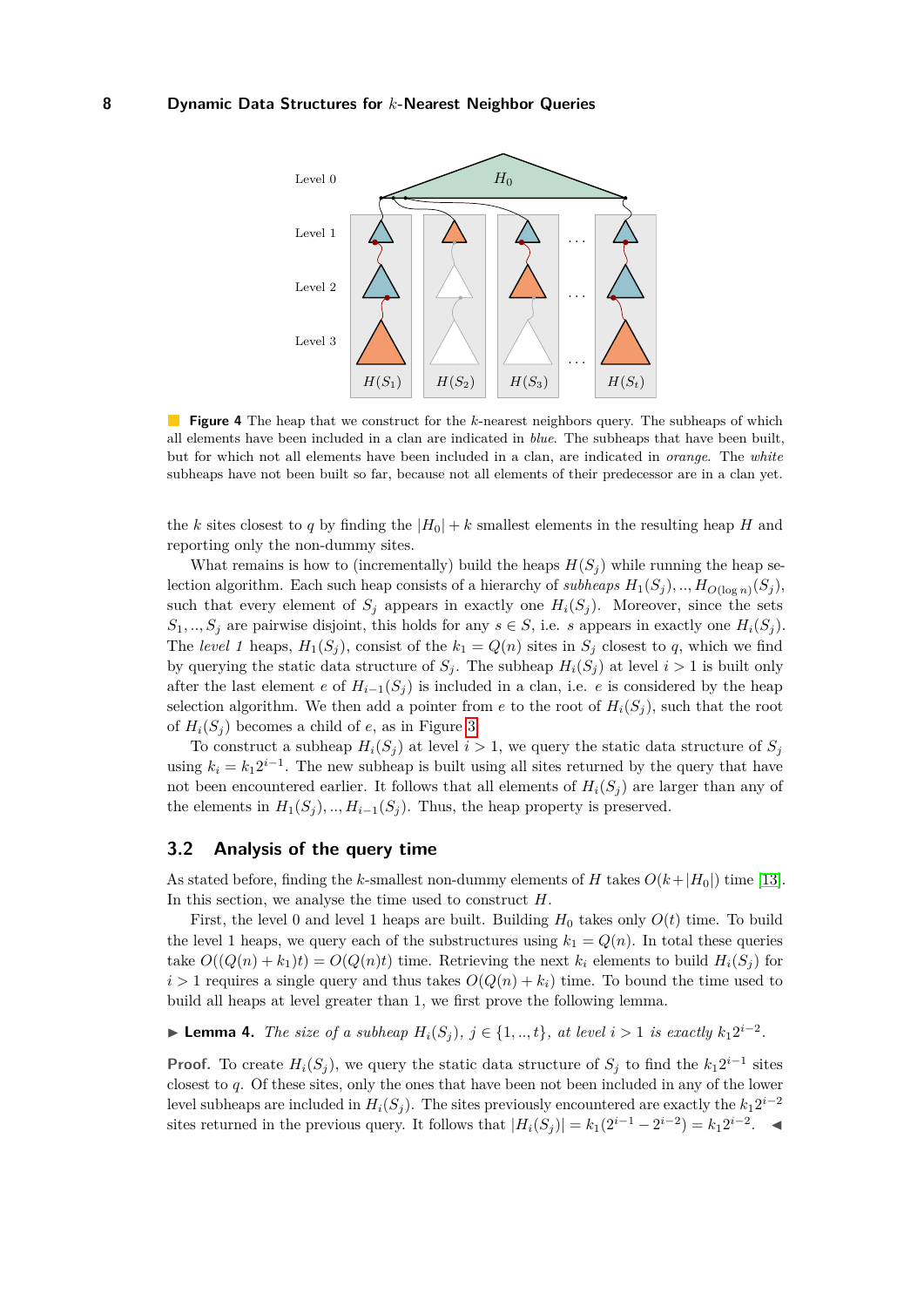Building  $H_i(S_i)$  takes  $O(Q(n) + k_i)$  time. To pay for this, we charge  $O(1)$  to each element of  $H_{i-1}(S_i)$ . Because we choose  $k_1 = Q(n)$ , Lemma [4](#page-7-1) implies that  $|H_{i-1}(S_i)| = \Omega(Q(n)),$ and that  $k_i = k_1 2^{i-1} = 2^2 k_1 2^{i-3} = O(|H_{i-1}(S_j)|)$ . Note that the heap  $H_i(S_j)$ ,  $i > 1$ , is only built when all elements of  $H_{i-1}(S_j)$  have been included in a clan. Thus, we only charge elements of the heaps of which all elements have been included in a clan (shown blue in Figure [4\)](#page-7-0). In total,  $O(k)$  elements (not in  $H_0$ ) are included in a clan, so the total size of these subheaps is  $O(k)$ . From this, and the fact that all subheaps are disjoint, it follows that we charge  $O(1)$  to only  $O(k)$  sites. We then have:

<span id="page-8-1"></span>**Lemma 5.** Let  $S_1, ..., S_t$  be disjoint sets of point sites of sizes  $n_1, ..., n_t$ , each stored in a *data structure that supports*  $k'$ -NN queries in  $O(Q(n_i) + k')$  time. There is a k-NN data structure on  $\bigcup_i S_i$  that supports queries in  $O(Q(n)t + k)$  time. The data structure uses  $O(\sum_i C(n_i))$  space, where  $C(n_i)$  is the space required by the k-NN structure on  $S_i$ .

Throughout this section, we used the standard assumption that for any two points *p, q* their distance  $d(p, q)$  can be computed in constant time. When evaluating  $d(p, q)$  takes *T* time, our technique achieves a query time of  $O(Q(n)t + kT)$  by setting  $k_1 = Q(n)/T$  and charging  $O(T)$  to each site of  $H_{i-1}(S_i)$  to pay for building  $H_i(S_i)$ .

# <span id="page-8-0"></span>**4 An insertion-only data structure**

We describe a method that transforms a static *k*-NN data structure with query time  $O(Q(n) + k)$  into an insertion-only *k*-NN data structure with query time  $O(Q(n) \log n + k)$ . Insertions take  $O((P(n)/n)\log n)$  time, where  $P(n)$  is the preprocessing time of the static data structure, and  $C(n)$  is its space usage. We assume  $Q(n)$ ,  $P(n)$ , and  $C(n)$  are non-decreasing.

To support insertions, we use the logarithmic method [\[22\]](#page-19-3). We partition the sites into  $O(\log n)$  groups  $S_1, ..., S_{O(\log n)}$  with  $|S_i| = 2^i$  for  $i \in \{1, ..., O(\log n)\}$ . To insert a site *s*, a new group containing only  $s$  is created. When there are two groups of size  $2^i$ , these are removed and a new group of size  $2^{i+1}$  is created. For each group we store the sites in the static  $k$ -NN data structure. This results in an amortized insertion time of  $O((P(n)/n)\log n)$ . This bound can also be made worst-case [\[22\]](#page-19-3). The main remaining issue is then how to support queries in  $O(Q(n) \log n + k)$  time, thus avoiding an  $O(k \log n)$  term in the query time. Applying Lemma [5](#page-8-1) directly solves this problem, and we thus obtain the following result.

<span id="page-8-2"></span> $\triangleright$  **Theorem 6.** Let *S* be a set of *n* point sites, and let *D* be a static *k*-NN data structure of *size*  $O(C(n))$ *, that can be built in*  $O(P(n))$  *time, and answer queries in*  $O(Q(n) + k)$  *time. There is an insertion-only*  $k$ *-NN data structure on*  $S$  *of size*  $O(C(n))$  *that supports queries in*  $O(Q(n) \log n + k)$  *time. Inserting a new site in S takes*  $O((P(n)/n) \log n)$  *time.* 

#### **4.1 Points in the plane**

In the Euclidean metric, *k*-nearest neighbors queries in the plane can be answered in  $O(\log n + k)$  time, using  $O(n)$  space and  $O(n \log n)$  preprocessing time [\[1,](#page-18-4) [11\]](#page-18-2). Hence:

 $\triangleright$  **Corollary 7.** There is an insertion-only data structure of size  $O(n)$  that stores a set of *n* sites in  $\mathbb{R}^2$ , allows for *k*-NNs queries in  $O(\log^2 n + k)$  time, and insertions in  $O(\log^2 n)$  time.

If we increase the size of each group in the logarithmic method to  $b^i$ , with  $b = \log^{\epsilon} n$ and  $\varepsilon > 0$ , we get only  $O(\log_b n)$  groups instead of  $O(\log n)$ . This reduces the query time to  $O(\log^2 n / \log \log n + k)$ , matching the fully dynamic data structure. However, this also increases the insertion time to  $O(\log^{2+\epsilon} n/\log \log n)$ . For general constant-complexity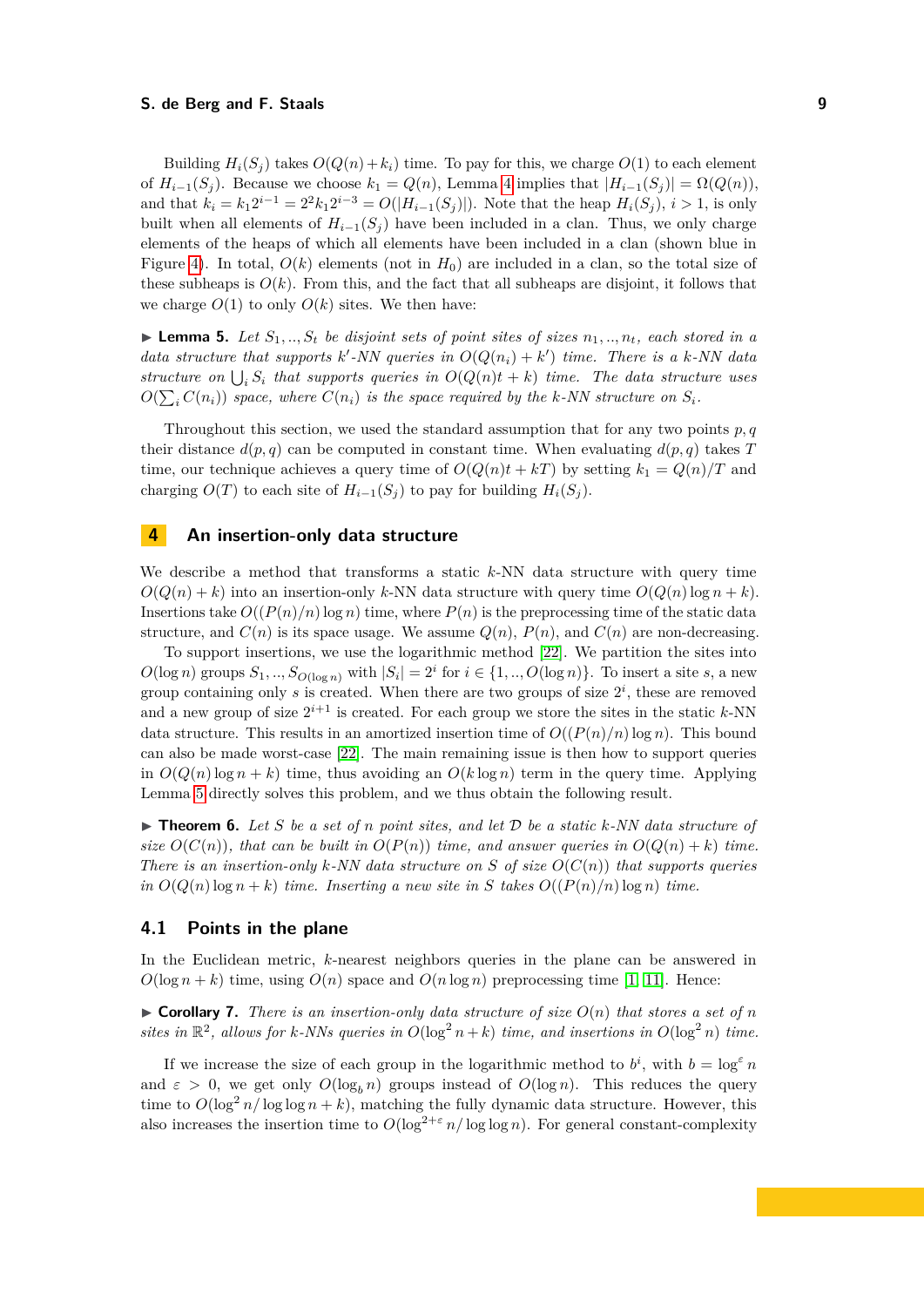distance functions, we achieve the same query time using Liu's data structure [\[18\]](#page-19-1), using  $O(n \log \log n)$  space and expected  $O(\text{polylog } n)$  insertion time.

#### <span id="page-9-1"></span>**4.2 Points in a simple polygon**

In the geodesic *k*-nearest neighbors problem, *S* is a set of sites inside a simple polygon  $\mathcal{P}$ with *m* vertices. For any two points p and q the distance  $d(p, q)$  is defined as the length of the shortest path  $\pi(p,q)$  between *p* and *q* fully contained within *P*. The input polygon *P* can be preprocessed in  $O(m)$  time so that the geodesic distance  $d(p,q)$  between any two points  $p, q \in P$  can be computed in  $O(\log m)$  time [\[14\]](#page-18-11).

To apply Theorem [6,](#page-8-2) we need a static data structure for geodesic *k*-NN queries. We can build such a data structure by combining the approach of Chan [\[6\]](#page-18-1) and Agarwal et al. [\[2\]](#page-18-5). The data structure consists of a hierarchy of lower envelopes of random samples  $R_0 \subset R_1 \subset \ldots \subset R_{\log n}$ . For each sample, we store a (topological) vertical decomposition of the downward projection of the lower envelope –appropriately preprocessed for efficient point location queries using the method of Oh and Ahn [\[21\]](#page-19-6)– and the conflict lists of the corresponding (pseudo-)prisms. From a Clarkson and Shor style sampling argument, it follows that total expected size of all conflict lists of one sample is  $O(n)$ . Thus, the space of the resulting data structure is  $O(n \log n)$  in expectation. We can then find a prism in one of the vertical decompositions that contains the query point and whose conflict list has size  $O(k)$  in  $O(\log(n+m) + k \log m)$  time [\[6\]](#page-18-1). This allows us to answer k-NN queries in the same time. The crux in this approach is in how to compute the conflict lists. We can naively compute these in *O*(*mn*) time by explicitly constructing the geodesic distance function for each site, and intersecting it with each of the  $O(n)$  pseudo-prisms. It is unclear how to improve on this bound.

**A static data structure.** To circumvent this issue, we recursively partition the polygon  $\mathcal{P}$ into two subpolygons  $\mathcal{P}_r$  and  $\mathcal{P}_\ell$  of roughly the same size by a diagonal *d* [\[2\]](#page-18-5). This results in a decomposition of the polygon of  $O(\log m)$  levels. We denote by  $S_r$  and  $S_\ell$  the sites in  $\mathcal{P}_r$ and  $\mathcal{P}_{\ell}$ , respectively.

<span id="page-9-0"></span> $\triangleright$  **Theorem 8.** Let *S* be a set of *n* sites in a simple polygon  $P$  with *m* vertices. In  $O(n(\log n \log^2 m + \log^3 m))$  *time we can build a data structure of size*  $O(n \log n \log m)$ . *excluding the size of the polygon, that can answer k-NN queries with respect to S in*  $O(\log(n+m)\log m + k\log m)$  *time.* 

**Proof.** In this proof, we describe a data structure that can find the *k*-nearest neighbors among sites in  $S_\ell$  for a query point in  $P_r$  in  $O(\log(n+m) + k \log m)$  time. We store the points of both  $S_\ell$  and  $S_r$  at each of the  $O(\log m)$  levels of the decomposition in this data structure. To answer a query, we consider one set of sites  $(S_\ell \text{ or } S_r)$  for each level of the decomposition (see Figure [5\)](#page-10-0). Using our technique from Section [3,](#page-6-0) we can thus find the *k*-NN spread over these data structures in  $O(\log(n+m)\log m + k\log m)$  time.

By partitioning the polygon, the Voronoi diagram of sites in  $S_\ell$  (resp.  $S_r$ ) restricted to  $P_r$  is a Hamiltonian abstract Voronoi diagram, as *d* intersects all Voronoi regions exactly once for all  $S' \subseteq S_{\ell}$  [\[16\]](#page-19-7). Agarwal et al. use this fact to construct an efficient data structure (Theorem 22 of [\[2\]](#page-18-5)) for our problem. This is essentially the data structure that was described in the previous paragraph. However, because we consider a Hamiltonian abstract Voronoi diagram here, we can efficiently compute the conflict lists by only considering the functions intersecting the corners of each prism (see [\[2\]](#page-18-5) for details). Thus, we can build the data structure in  $O(n(\log n \log m + \log^2 m))$  time. The data structure requires  $O(n \log n)$  space,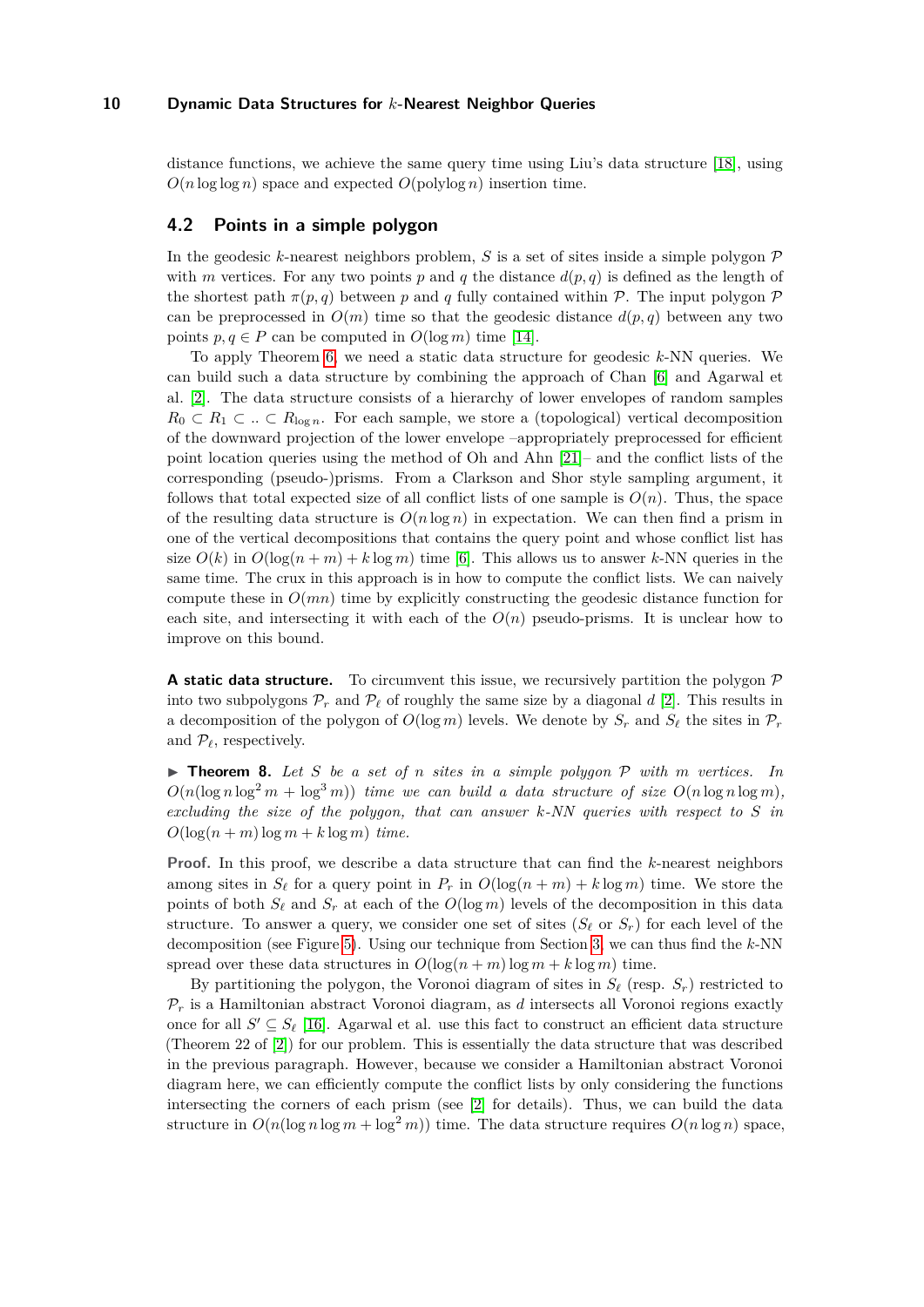<span id="page-10-0"></span>

**Figure 5** A partial decomposition of P and the corresponding heap used in a *k*-NN query for *q*.

excluding the size of the polygon, and it allows us to find the *k*-nearest neighbors among  $S_f$ for a point  $q \in \mathcal{P}_r$  in  $O((\log n + k) \log m)$  expected time [\[2\]](#page-18-5).

**Improving the query time.** The query time of the static data structure is determined by two factors: a point location query in the topological vertical decomposition of a geodesic Voronoi diagram, this takes  $O(\log n \log m)$  time, and  $O(k)$  distance queries that take  $O(\log m)$  time. We can improve the point location time to  $O(\log(n+m))$  by incorporating the idea of Oh and Ahn [\[21\]](#page-19-6) to approximate a geodesic Voronoi diagram by a polygonal subdivision. Given the exact location of the degree-1 and degree-3 vertices, they approximate each common boundary of two Voronoi regions by connecting the two endpoints using at most three line segments. This allows them to find the (not-approximated) Voronoi region that contains a query point *q* in  $O(\log(n + m))$  time, using  $O(n \log(n + m))$  preprocessing time. In our case, we want to find the (pseudo-)trapezoid of the (topological) vertical decomposition of a geodesic Voronoi diagram. Thus, we need to slightly adapt their approach to not only find the Voronoi region of the query point *q*, but also the exact trapezoid containing *q*.

Instead of approximating the bisector connecting two Voronoi vertices, we approximate each part of the bisector between two vertices of the vertical decomposition separately, see Figure [7.](#page-11-2) To approximate a bisector of sites  $s_1$  and  $s_2$  between vertices  $u, v$ , Oh and Ahn first find two points  $t_1, t_2$  such that the geodesic convex hull of  $t_1, t_2, u, v$  is contained in the Voronoi regions of *s*<sup>1</sup> and *s*2, and the boundary of this convex hull consists of at most four maximal concave polygonal curves. They then approximate the bisector by three line segments contained in the convex hull.

We now consider the vertical decomposition of our Hamiltonian abstract Voronoi diagram. Note that all bisectors in  $P_r$  are *x*-monotone [\[2\]](#page-18-5). W.l.o.g., let *v* be the vertex furthest from *d*. Oh and Ahn choose  $t_i$  as the junction of  $\pi(s_i, u)$  and  $\pi(s_i, v)$ . When choosing the  $t_i$ 's like this, it could be that either of the  $t_i$ 's is not contained in the trapezoid we are approximating. In this case, we instead choose  $t_i$  as the intersection between  $\pi(s_i, v)$  and the left line segment defining the trapezoid, see Figure [6.](#page-11-2) As  $\pi(s_i, v)$  is contained in the Voronoi region of  $s_i$ , this intersection point indeed exists. Note that this also ensures the convex hull is still bound by at most four maximal concave curves. Thus, we can use we can use the algorithm of Oh and Ahn [\[21\]](#page-19-6) to approximate the bisector within the convex hull.

To find the trapezoid containing a query point *q*, we use the query algorithm of Oh and Ahn [\[21\]](#page-19-6). The query is performed as follows. First, we find the approximated trapezoid containing  $q$  by shooting a ray upwards from  $q$ , and determining what segment in the approximated Voronoi diagram (or the polygon boundary) is hit. Let *s* be the site whose Voronoi region we find. Suppose this is not the real trapezoid containing *q*, then *q* lies in a region bounded by part of a bisector of *s* and some other site *t*, and the approximation of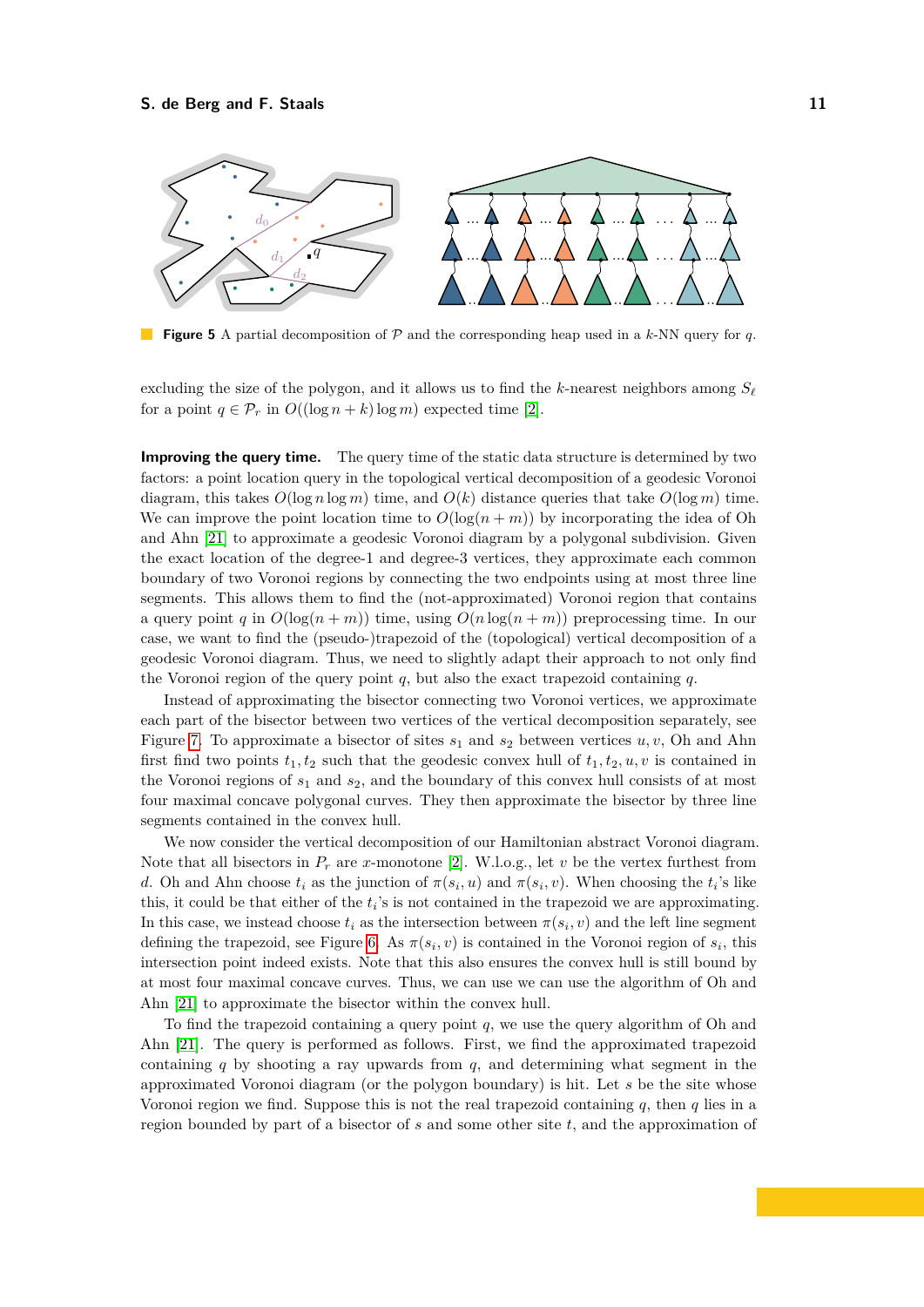<span id="page-11-2"></span>

**Figure 6** The four convex chains between  $u, t_1, v, t_2$  are used to approximate the orange bisector between *u* and *v*.



**Figure 7** Approximation (in green) of the Voronoi diagram in  $\mathcal{P}_r$ . To find the trapezoid containing *q*, we consider both colored trapezoids.

that bisector, see Figure [7.](#page-11-2) To find this approximated bisector (and thus the trapezoid in the Voronoi region of  $t$  containing  $q$ ), we shoot a ray from  $q$  in direction opposite to the edge op  $\pi(s, q)$  incident to q. This does not intersect the real bisector, and thus intersects the approximated bisector of *s* and *t*. Finally, we compare the distance from *q* to the two sites to find the trapezoid of the vertical decomposition containing *q*.

**An insertion-only data structure.** Applying Lemma [5](#page-8-1) to the data structure of Theorem [8](#page-9-0) proves the following corollary.

 $\triangleright$  **Corollary 9.** Let  $\mathcal{P}$  be a simple polygon with m vertices. There is an insertion-only data *structure of size*  $O(n \log n \log m + m)$  *that stores a set of n point sites in* P, allows for *geodesic k*-*NN* queries in  $O(\log(n+m)\log n\log m + k\log m)$  expected time, and inserting a  $site$  *in*  $O(\log^2 n \log^2 m + \log n \log^3 m)$  *time.* 

# <span id="page-11-0"></span>**5 A fully dynamic data structure**

In this section, we consider *k*-NN queries while supporting both insertions and deletions, building on the results of Chan [\[8\]](#page-18-8). We first fill in the part missing from Chan [\[8\]](#page-18-8)'s query algorithm. We then discuss a simple deletion-only *k*-NN structure. This allows us to adapt Chan's *k*-NN data structure to more general distance functions like the geodesic distance.

## <span id="page-11-1"></span>**5.1 A dynamic k-NN data structure for planes**

Chan [\[8\]](#page-18-8) describes how to adjust his original 1-NN data structure to efficiently perform *k*-NN queries. We denote this (adjusted) data structure by  $D$ . There are two main changes in this data structure: the conflict lists are stored in *k*-NN data structures, and the number of towers is reduced by using  $b = \log^{\epsilon} n$ . Only the *live* planes of the conflict list of each prism  $\nabla$  are stored in a data structure  $\mathcal{D}_0$  that uses linear space, can perform *k*'-NN (or *k*'-lowest planes) queries in  $O(Q_0(|F_\nabla|)+k')$  time, and deletions in  $D_0(|F_\nabla|)$  time. A different data structure is used to store small and large conflict lists. After building a tower  $\mathcal{T}^{(i)}$ , each data structure  $\mathcal{D}_0$  of a prism  $\nabla$  is built on  $F_{\nabla} \cap F_{\text{live}}^{(i)}$ . As the  $\mathcal{D}_0$  data structures use linear space, the space usage of the entire data structure is  $O(n \log n)$ .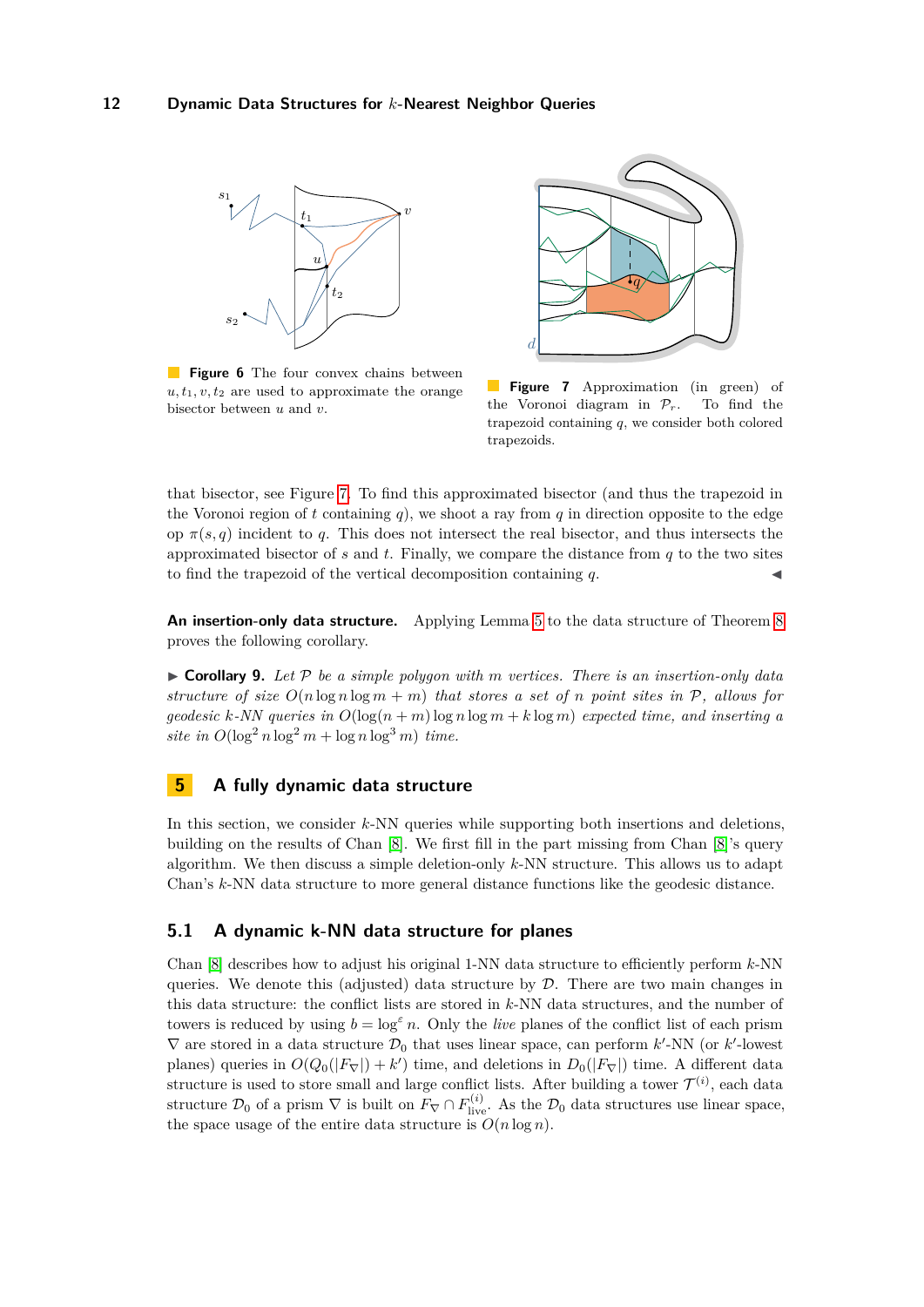Insertions are performed as in the original data structure, but the deletion of a plane *h* requires more effort than in the original. In addition to increasing  $d<sub>∇</sub>$  for each prism containing h, h is explicitly removed from the  $\mathcal{D}_0$  data structures. Note that  $\mathcal{T}^{(i)}$  for which  $h \in F_{\text{live}}^{(i)}$  is the only tower whose  $\mathcal{D}_0$  data structures contain *h*. When a prism in tower  $\mathcal{T}^{(i)}$ is purged, we also delete its planes from the other  $\mathcal{D}_0$  data structures in  $\mathcal{T}^{(i)}$  to retain this property. This gives an amortized expected update time of  $U(n) = O(\log^{6+\epsilon} n)$  [\[8\]](#page-18-8). The improvement of Kaplan et al. [\[15\]](#page-19-4) reduces this to  $O(\log^{5+\epsilon} n)$ . In Section [5.3](#page-13-0) we discuss this update time in more detail w.r.t. our adaption of the data structure. It follows from Lemma [3](#page-6-2) and the above modifications that:

**Example 10** (Chan [\[8\]](#page-18-8)). Let q be a query point. In  $O(t \log n)$  time, we can find  $t = O(\log_b n)$ *prisms*  $\nabla_1, \ldots, \nabla_t$ *, such that: (i) all prisms contain q, (ii) the conflict list of each prism has size*  $O(k)$ , *(iii)* the conflict lists are pairwise disjoint and stored in a  $\mathcal{D}_0$  data structure, and *(iv) the k sites in S closest to q appear in the union of the conflict lists of those prims.*

So, to answer *k*-NN queries we can use a  $k_i$ -NN query on each  $\mathcal{D}_0$  data structure of the prisms  $\nabla_1, \ldots, \nabla_t$ , where  $k_i$  is the number of sites from the *k*-nearest neighbours of *q* that appear in the conflict list of  $\nabla_i$ . This takes  $O(\sum_{i=1}^t Q_0(k) + k_i) = O(\sum_{i=1}^t Q_0(k) + k)$  time. However, it is unclear how to compute those  $k_i$  values. Fortunately, we can use Lemma [5](#page-8-1) to find the *k*-nearest neighbors over all of the substructures in  $O(Q_0(k)\log_b n + k)$  time. Plugging in the appropriate query time  $Q_0(k)$  (see Chan [\[8\]](#page-18-8) and Section [5.3\)](#page-13-0), this achieves a total query time of  $O(\log^2 n/\log \log n + k)$  time as claimed.

## <span id="page-12-0"></span>**5.2 A simple deletion-only data structure**

Let *H* be a set of *n* planes, and let  $r \in \mathbb{N}$  be a parameter. We develop a data structure that supports reporting the *t* lowest planes above a query point  $q \in \mathbb{R}^2$  in  $O(n/r + \log r + t)$ time, and deletions in  $O(r \log n)$  time. Our entire data structure consists of just  $\ell = O(\log r)$  $k_i$ -shallow-cuttings  $\Lambda_{k_0}, \dots, \Lambda_{k_\ell}$  of the planes, for values  $k_i = \lfloor 2^i(n/r) \rfloor$ , for  $i = 0, \dots, \ell$ . Hence, this uses  $O(n \log r)$  space in total. We can compute the shallow cuttings along with their conflict lists in  $O(n \log n)$  time [\[11\]](#page-18-2). Note that when  $r > n$ , it can be that  $k_i = 0$  for some *i*. In this case, we simply do not build any of the cuttings that have  $k_i = 0$ . For our application, we are mostly interested in the deletion time of the data structure, and less in the query time. By picking *r* to be somewhat small, we can make deletions efficient at the cost of making the query time fairly terrible.

**Deletions.** If we delete a plane, we remove it from all conflict lists in all cuttings. Since cutting  $\Lambda_{k_i}$  has size  $O(r/2^i)$ , each plane occurs at most  $O(r/2^i)$  times. Hence, the total time to go through all of these prisms is  $\sum_{i=0}^{\log r} r/2^i = O(r)$  time. When more than half of the planes from any conflict list are removed, we rebuild the entire data structure. Because the smallest conflict list contains at least  $n/r$  planes, at least  $\frac{n}{2r}$  deletions take place before a global rebuild. We charge the  $O(n \log n)$  cost of rebuilding to these planes, so we charge  $O(r \log n)$  to each deletion. Deletions thus take amortized  $O(r \log n)$  time.

**Queries.** We report the *t*-lowest planes at a query point *q* as follows. We consider the cutting for which  $k_i = 2^i(n/r) = O(t)$ , so at level  $i = \lceil \log(Ctr/n) \rceil$ , for some large enough constant *C*. When  $t < n/r$ , there is no such cutting, so we query the lowest level cutting instead. We find the prism containing *q* by a point location query. As the largest cutting has size  $O(r)$ , this takes  $O(\log r)$  time. We then simply report the *t* lowest planes at *q* by going through the entire conflict list. This results in a query time of  $O(\log r + n/r + t)$ .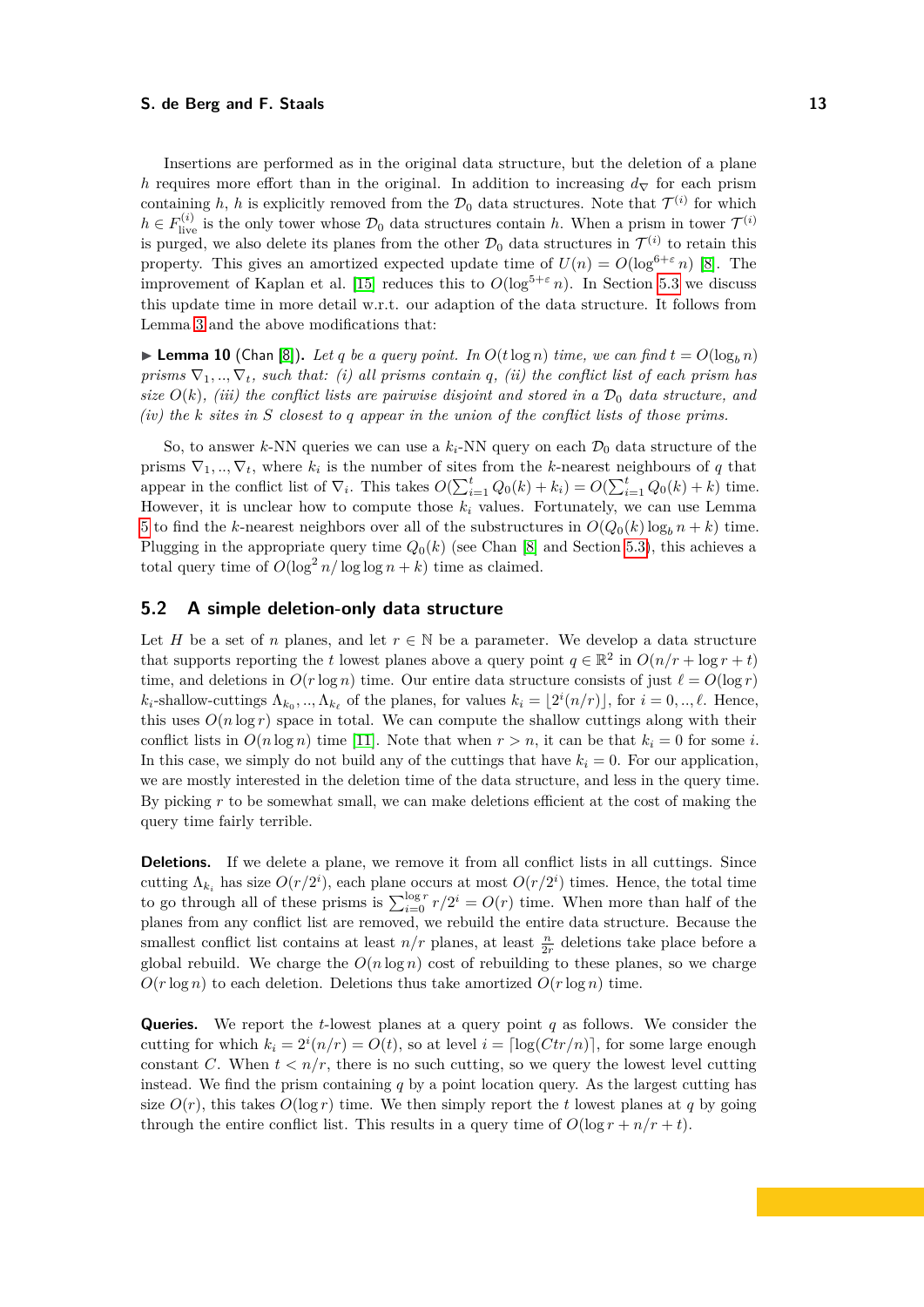**Reducing space usage.** When *n* is large w.r.t. *r*, that is  $n \geq r^{1/\varepsilon}$ , we can use a similar approach to Chan [\[7,](#page-18-6) [8\]](#page-18-8) to achieve linear space usage. Instead of storing the conflict lists explicitly, we only store the prisms of the shallow cuttings. Additionally, we store the planes in an auxiliary halfspace range reporting data structure [\[3\]](#page-18-12) with  $O(n \log n)$  preprocessing time,  $O(n^{1-\epsilon})$  query time,  $O(\log n)$  deletion time, and linear space. This results in a linear space data structure. To delete a plane, we simply delete it in the auxiliary halfspace range reporting data structure in  $O(\log n)$  time. After  $\frac{n}{2r}$  deletions we rebuild the entire data structure. Thus the amortized deletion time remains  $O(r \log n)$ .

When performing a query, we first locate the prism  $\nabla$  as before. We then query the halfspace range reporting data structure with the intersection point of the vertical line through *q* and the roof of  $\nabla$ . We find the *t* lowest planes by going through the  $O(t)$  returned planes. This results in a query time of  $O(n^{1-\epsilon} + \log r + n/r + t)$ . Because  $n \geq r^{1/\epsilon}$ , we have  $n^{1-\epsilon} \leq n/r$ , thus the query time is  $O(\log r + n/r + t)$ .

I **Lemma 11.** *For any fixed r, we can construct a deletion-only data structure of size*  $O(n \log r)$ , or  $O(n)$  when  $n \geq r^{1/\varepsilon}$ , in  $O(n \log n)$  time that stores a set of *n* planes, allows *for t*-lowest planes queries in  $O(\log r + n/r + t)$  *time and deletions in*  $O(r \log n)$  *time.* 

**General data structure.** The bootstrapping data structure  $\mathcal{D}_0$  can be applied to any type of functions for which we have an algorithm to compute (vertical) *k*-shallow cuttings. The data structure uses  $O(S(n, 1) \log r)$  space. Note that the "lowest" cutting we use is an  $n/r$ -shallow cutting. It follows that constructing all shallow cuttings takes  $O(T(n, n/r) \log r)$ time. To delete a function, we remove all occurrences of the function from the conflict lists in  $\sum_{i=0}^{\log r} S(n, k_i) = O((r/n)S(n, 1))$  time, and we charge  $O((r/n)T(n, n/r) \log r)$  to the deletion to pay for the global rebuild. To answer a query, we simply find the prism containing *q* in one cutting, so the query time is  $O(Q(n, n/r) + n/r + t)$ . This results in the following general lemma.

<span id="page-13-1"></span>I **Lemma 12.** *For any fixed r, we can construct a deletion-only data structure of size*  $O(S(n, 1) \log r)$  *in*  $O(T(n, n/r) \log r)$  *time that stores a set of n functions, allows for tlowest functions queries in*  $O(Q(n, n/r) + n/r + t)$  *time and deletions in*  $O((r/n)(S(n, 1) +$  $T(n, n/r) \log r$ ) *time.* 

## <span id="page-13-0"></span>**5.3 A general dynamic k-NN data structure**

To generalize the dynamic *k*-NN data structure from Section [5.1](#page-11-1) to other types of distance functions, we replace the  $\mathcal{D}_0$  data structures by the data structure of Section [5.2.](#page-12-0) In our approach, we use the same data structure for both small and large conflict lists. Queries and updates are performed as before (see Sections [2.2](#page-3-0) and [5.1\)](#page-11-1). This results in a dynamic *k*-lowest functions data structure that can be used for any type of functions for which we can construct *k*-shallow cuttings. As the  $\mathcal{D}_0$  data structure only uses *k*-shallow cuttings, our approach is also somewhat simpler than Chan's, albeit at a slight increase in space usage. This problem can be solved by using the space saving idea discussed in Section [5.2.](#page-12-0)

In this section we analyze the space usage and running times of the data structure for planes, as this is somewhat easier to follow. In Section [5.4](#page-15-0) we analyze these for the general data structure.

**Query time.** Our bootstrapping data structure  $\mathcal{D}_0$  has query time  $Q_0(n') = O(\log r + n'/r)$ and deletion time  $D_0(n') = O(r \log n')$ . Because we query the shallow cutting at level  $j_k$ , the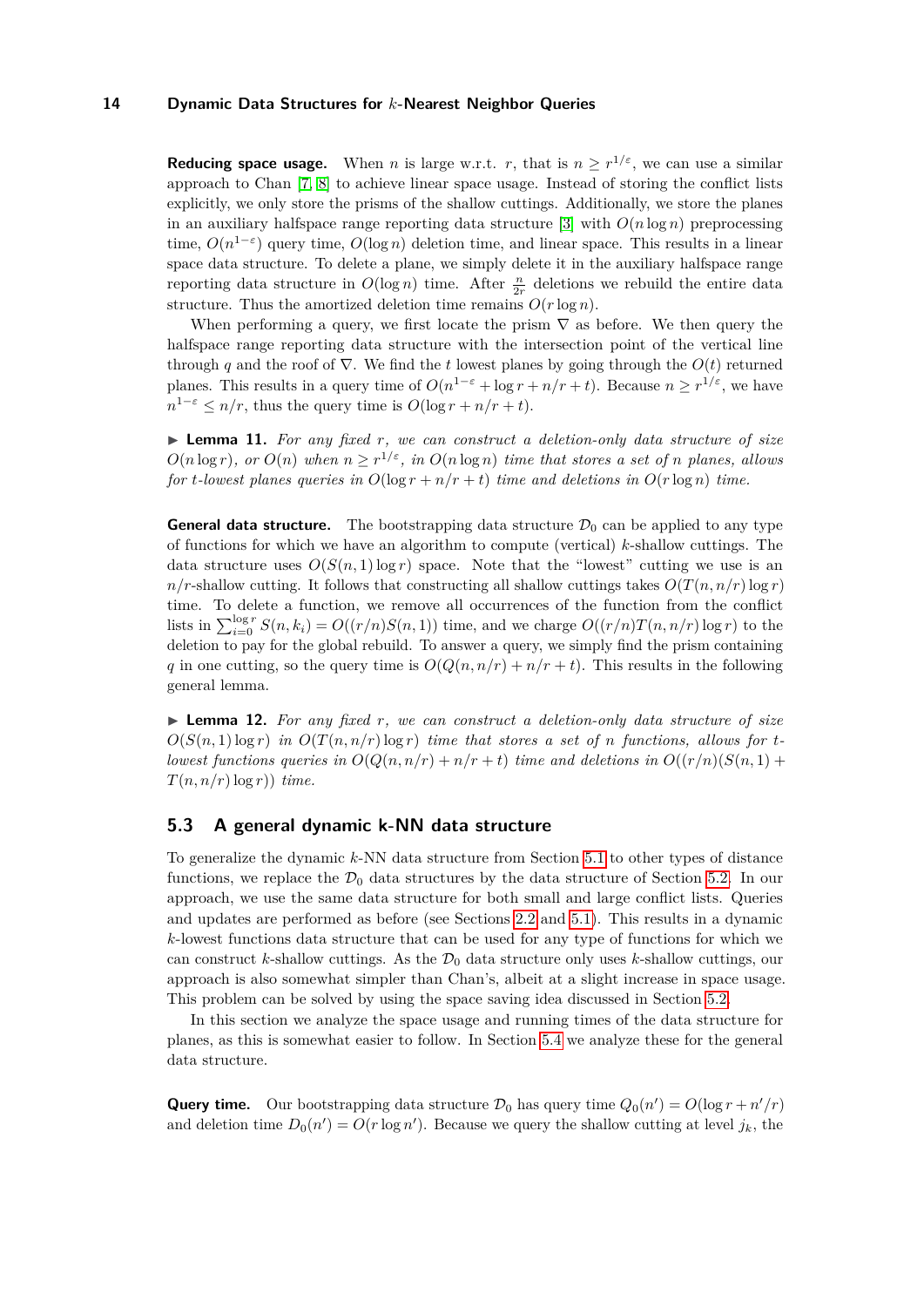size of each conflict list we query is  $O(k)$ . By again using our scheme to find the *k*-nearest neighbors over the substructures simultaneously, the query time becomes:

$$
Q(n) = O((\log n + Q_0(O(k))) \log_b n + k) = O((\log n + (\log r + k/r)) \log_b n + k).
$$

If we set  $r = \log n$  (and  $b = \log^{\epsilon} n$  just like Chan) we get

$$
Q(n) = O((\log n + \log \log n + k/\log n)\log n/\log \log n + k) = O(\log^2 n/\log \log n + k).
$$

Thus using our  $\mathcal{D}_0$  data structure does not affect the query time.

**Update time.** In the following we analyse the update time of the data structure in more detail. The update time given by Chan is:

$$
U(n) = O(b^{O(1)} \log^{6} n + \max_{m \leq n} D_0(m) \cdot b^{O(1)} \log^{5} n).
$$

Note that this update time is based on the old approach of Chan, where a plane can occur  $O(b \log^2 n)$  times in a tower. To give a more detailed analysis, we first study the insertion time and then the deletion time of D.

Lemma [3](#page-6-2) states that insertion time is given by  $I(n) = O(b \log_b n \cdot (P(n)/n))$ , where  $P(n)$ is the preprocessing time of  $D$ . Our preprocessing time increases w.r.t. to the original data structure, since after building the hierarchy of shallow cuttings for a tower, we additionally need to build the structures  $\mathcal{D}_0$  on each of the conflict lists. As before, building the shallow cuttings takes  $O(n \log n)$  time [\[9\]](#page-18-7). Next, we analyse the time to build all data structures  $\mathcal{D}_0$ . Note that the cutting at level *j* in the hierarchy consists of  $O(n/k_i)$  prisms, and the size each conflict list in the cutting is  $O(k_i)$ . Let  $\alpha$  be the constant bounding the size of the conflict lists. Using that  $P_0(n') = O(n' \log n')$ , we find the following running time:

$$
\sum_{j=0}^{\log \frac{n}{k_0}} O\left(\frac{n}{k_j}\right) \cdot P_0(\alpha k_j) = \sum_{j=0}^{\log \frac{n}{k_0}} O\left(\frac{n}{k_j}\right) \cdot O\left(\alpha k_j \log(\alpha k_j)\right)
$$

$$
= \sum_{j=0}^{\log \frac{n}{k_0}} O\left(n \log(\alpha k_j)\right)
$$

$$
= O\left(\log(n/k_0) \cdot n \log \left(\alpha k_0 2^{\log(n/k_0)}\right)\right)
$$

$$
= O(n \log^2 n).
$$

The preprocessing time thus adheres to the recurrence relation  $P(n) \leq P(n/b) + O(n \log^2 n)$ . which solves to  $P(n) = O(n \log^2 n)$ . It follows that  $I(n) = O(b \log_b n \cdot (P(n)/n))$  $O(b \log^2 n \log_b n) = O(\log^{3+\epsilon} n/\log \log n)$ . Note that the improvement of building all shallow cuttings in a tower in  $O(n \log n)$  time does not improve the insertion time to  $O(\log^2 n)$  as in the 1-NN data structure, because building the  $\mathcal{D}_0$  data structures is the dominant term.

When deleting a plane h, that is live in tower  $\mathcal{T}^{(i)}$ , we remove the plane from all  $\mathcal{D}_0$ of  $\mathcal{T}^{(i)}$  with  $h \in \mathcal{D}_0$ . There are at most  $O(b \log n)$  such data structures  $\mathcal{D}_0$ , because a plane can occur at most  $O(b \log n)$  times in a tower. On the other hand, by Lemma [3,](#page-6-2) deleting a plane causes amortized  $O(b \log n \log_b n)$  reinsertions. Each reinserted plane is also removed from the structures  $\mathcal{D}_0$  of a single tower. This results in amortized  $O(b \log_b n \log n)$ planes that are again removed from  $O(b \log n)$  structures. We can thus formulate the deletion time as  $D(n) = O(b \log n \log_b n \cdot (b \log n \cdot D_0(n) + I(n)))$ . Plugging in  $D_0(n) =$  $O(\log^2 n)$  and  $I(n) = O(b \log^2 n \log_b n)$ , we find  $D(n) = O(b^2 \log^4 n \log_b n + b^2 \log^3 n \log_b^2 n)$  $O(b^{O(1)} \log^4 n \log_b n) = O(\log^{5+\varepsilon} n / \log \log n).$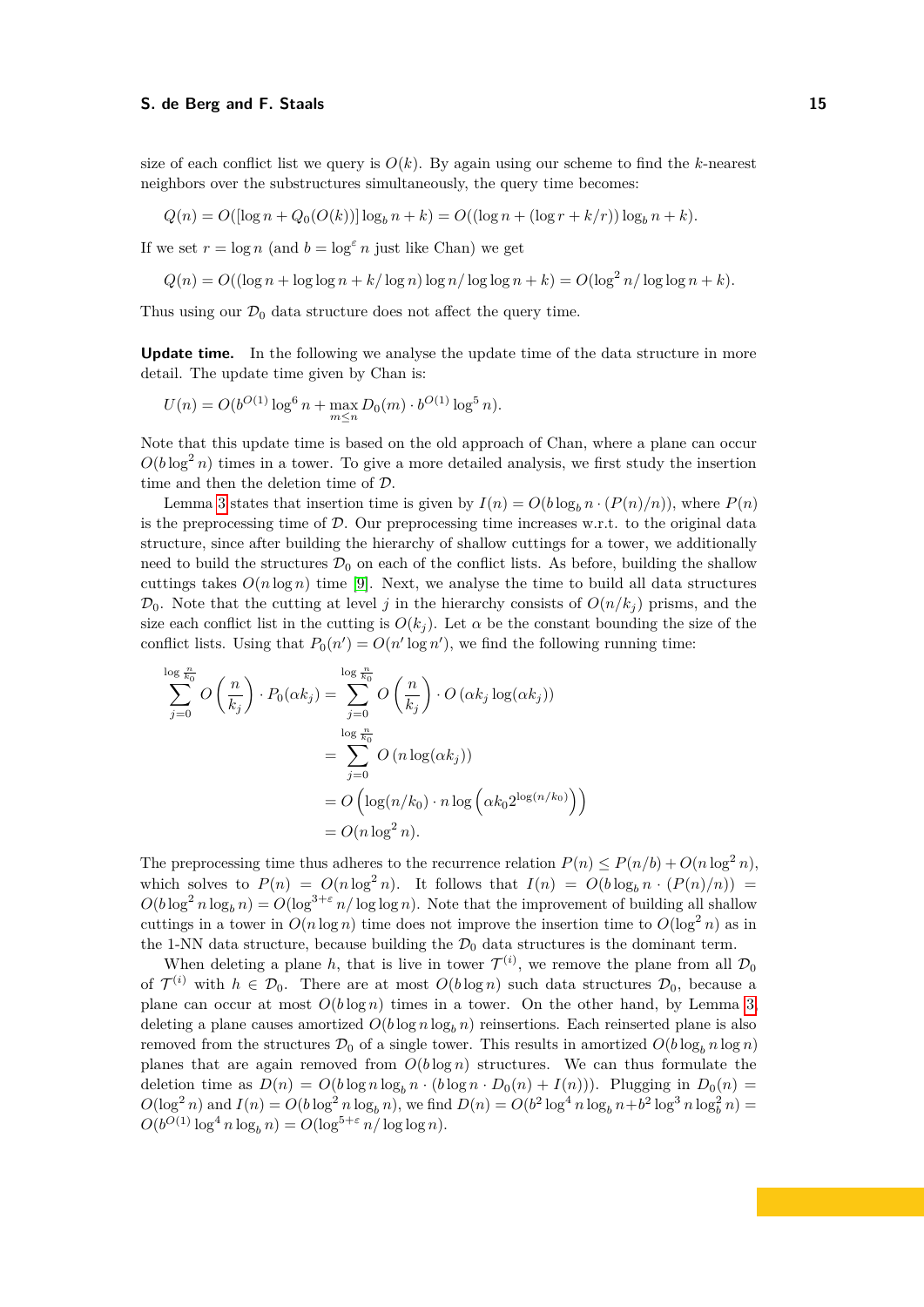**Space usage.** The space usage of a  $\mathcal{D}_0$  data structure storing *n*' planes is  $O(n' \log r)$ . The space usage of D is thus  $S(n) = \sum_{j=0}^{\log \frac{n}{k_0}} \frac{n}{k_j} \cdot O(k_j \log r) = O(n \log n \log \log n)$ . Using the space reduction idea mentioned in Section [5.2,](#page-12-0) the space of a  $\mathcal{D}_0$  data structure is only  $O(n')$ for  $n' \geq r^{1/\varepsilon}$ . The space usage of the entire data structure is then

$$
S(n) = \sum_{j=0}^{j'} \frac{n}{k_j} \cdot O(k_j \log r) + \sum_{j=j'}^{\log \frac{n}{k_0}} \frac{n}{k_j} \cdot O(k_j) = O(j'n \log r + n \log n),
$$

where *j'* is such that  $k_{j'} = r^{1/\varepsilon}$ . Using that  $r = \log n$  we find  $S(n) = O(n \log n)$ .

 $\triangleright$  **Theorem 13.** There is a fully dynamic data structure of size  $O(n)$  that stores a set of *n point sites and allows for k-nearest neighbors queries using the Euclidean distance in*  $O(\log^2 n / \log \log n + k)$  *time, insertions in*  $O(\log^{3+\varepsilon} n / \log \log n)$  *expected amortized time, and deletions in*  $O(\log^{5+\epsilon} n/\log \log n)$  *expected amortized time.* 

## <span id="page-15-0"></span>**5.4 Analysis of the running times for general distance functions**

We can use a similar scheme in a more general setting. In this section we describe the running times of the data structure w.r.t. any algorithm that can construct *k*-shallow cuttings. We assume that  $S(n, k) = \frac{n}{k} f(n)$ , for some function  $f(n)$ . This implies that the size of a *k*-shallow cutting including its conflict lists is  $S(n, k) \cdot O(k) = O(S(n, 1)).$ 

We will prove Lemma [14,](#page-16-0) which is similar to Lemma [2,](#page-5-0) but for *k*-lowest functions queries. To this end, we apply the general  $\mathcal{D}_0$  data structure from Section [5.2](#page-12-0) to the data structure described in Sections [2.2](#page-3-0) and [5.1.](#page-11-1)

**Query time.** Using the query time of the general  $\mathcal{D}_0$  data structure of Lemma [12,](#page-13-1) we have  $Q_0(n') = O(Q(n', n'/r) + n'/r)$ . Just as in the Euclidean case, we use  $r = \log n$  and  $b = \log^{\varepsilon} n$ . The query time then becomes

$$
Q(n) = O([Q(n, 1) + Q_0(O(k))]\log_b n + k)
$$
  
=  $O([Q(n, 1) + Q(k, k/r) + k/r] \log_b n + k)$   
=  $O(Q(n, 1) \log n / \log \log n + k / \log \log n + k)$   
=  $O(Q(n, 1) \log n / \log \log n + k).$ 

Note that  $Q(k, k/r) = O(Q(n, 1))$ , as  $Q(n, k)$  is non-decreasing in *n*. Also,  $O(\log_b n/r)$  $O((\log n / \log \log n) / \log n) = O(1 / \log \log n)$ .

**Update time.** To determine the insertion time, we start by analyzing the preprocessing time of the data structure. In the preprocessing, we first construct the  $O(\log n)$  shallow cuttings of a single tower in  $O((T(n, 1)\log n)$  time. Then, we again build all structures  $\mathcal{D}_0$  on (the live part of) the resulting conflict lists. A  $k_j$ -shallow cutting consists of  $S(n, k_j)$  prisms,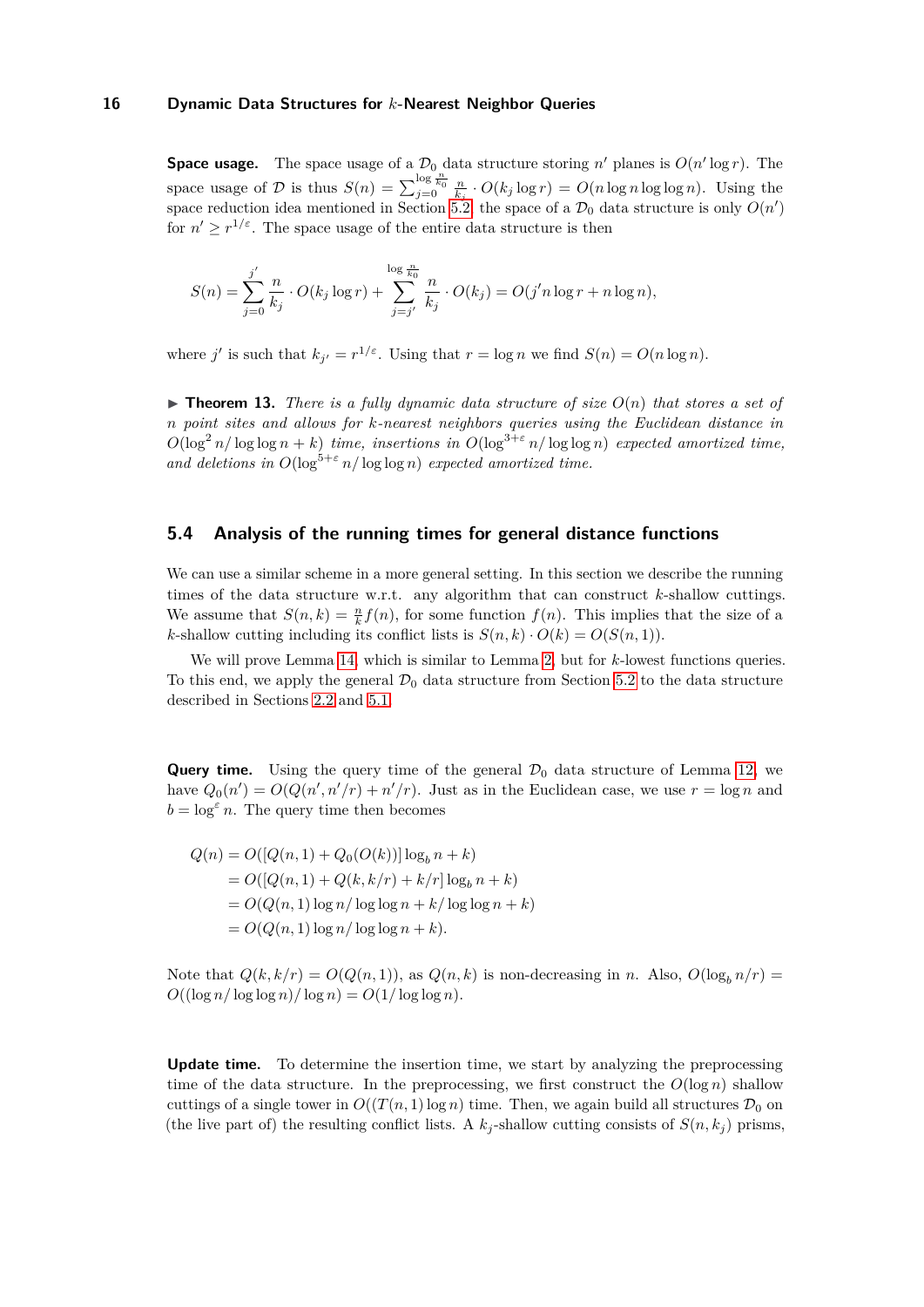each with conflict list of size  $\leq \alpha k_j$ . The time to build the  $\mathcal{D}_0$  data structures is thus:

$$
\sum_{j=0}^{\log \frac{n}{k_0}} S(n, k_j) \cdot P_0(\alpha k_j) = \sum_{j=0}^{\log \frac{n}{k_0}} S(n, k_j) \cdot O(T(\alpha k_j, \alpha k_j/r) \log r)
$$
  
= 
$$
O\left(S(n, 1) \log r \cdot \sum_{j=0}^{\log \frac{n}{k_0}} \frac{1}{k_j} T(\alpha k_j, \alpha k_j/r)\right)
$$
  
= 
$$
O\left(S(n, 1) \log r \cdot \sum_{j=0}^{\log \frac{n}{k_0}} \frac{1}{k_j} T(\alpha k_j, 1)\right)
$$
  
= 
$$
O\left((S(n, 1)T(n, 1)/n) \log n \log r\right)
$$
  
= 
$$
O\left((S(n, 1)T(n, 1)/n) \log n \log \log n\right).
$$

Here we used that  $T(\alpha k_j, 1) \ge \alpha k_j$  and  $T(n, k)$  is non-decreasing in *n*, which implies that  $T(\alpha k_j, 1)/k_j \leq T(n, 1)/n$ . It follows that  $P(n) = O((S(n, 1)T(n, 1)/n) \log n \log \log n)$ , and by Lemma [3:](#page-6-2)

$$
I(n) = O(b \log_b n \cdot P(n)/n) = O((S(n,1)T(n,1)/n^2) \log^{2+\varepsilon} n).
$$

Note that the insertion time has increased by an  $O(\log \log n)$  factor compared to the Euclidean case, because the preprocessing time of the  $\mathcal{D}_0$  data structure now depends on  $\log r$ .

The deletion time is still determined by the number of reinsertions caused by a deletion. According to Lemma [3,](#page-6-2) the amortized number of reinsertions caused by a deletion is  $O((S(n,1)/n)b \log n \log_b n)$ . Each reinsertion in turn causes  $O((S(n,1)/n)b \log n)$  updates on the  $\mathcal{D}_0$  data structures. By Lemma [12](#page-13-1) we have that  $D_0(n) = O((r/n)(S(n, 1) +$  $T(n, n/r)$  log *r*)). So, the deletion time given by:

$$
D(n) = O((S(n, 1)/n)b \log n \log_b n \cdot (D_0(n) \cdot (S(n, 1)/n)b \log n + I(n)))
$$
  
=  $O((S(n, 1)/n) \log^{2+\varepsilon} n/\log \log n \cdot (D_0(n) \cdot (S(n, 1)/n) \log^{1+\varepsilon} n + I(n)))$   
=  $O((S(n, 1)^2 T(n, n/\log n)/n^3) \log^{4+\varepsilon} n + S(n, 1)^2 T(n, 1) \log^{4+\varepsilon} n/n^3 \log \log n)$   
=  $O((T(n, 1)/\log \log n + T(n, n/\log n)) \cdot S(n, 1)^2 \log^{4+\varepsilon} n/n^3).$ 

Here, we used that  $S(n, 1) \leq T(n, 1)$ .

**Space usage.** The space usage of the data structure is

$$
S(n) = \sum_{j=0}^{\log \frac{n}{k_0}} S(n, k_j) \cdot O(S(\alpha k_j, 1) \log r) = O(S(n, 1)^2 / n \cdot \log n \log \log n).
$$

<span id="page-16-0"></span>This results in the following lemma.

 $\blacktriangleright$  **Lemma 14.** *Given an algorithm that constructs a k-shallow cutting of size*  $S(n, k)$  *on n functions in T*(*n, k*) *time, such that the prism containing a query point can be located in*  $Q(n, k)$  *time, we can construct a data structure of size*  $O(S(n, 1)^2/n \cdot \log n \log \log n)$  *that dynamically maintains a set of at most n functions F. Reporting the k-lowest functions at a query point q takes*  $O(Q(n, 1) \log n / \log \log n + k)$  *time, inserting a function in* F *takes*  $O((S(n,1)T(n,1)/n^2) \log^{2+\epsilon} n)$  *amortized time, and deleting a function from F takes*  $O((T(n, 1)/\log \log n + T(n, n/\log n)) \cdot S(n, 1)^2 \log^{4+\varepsilon} n/n^3)$  *amortized time.*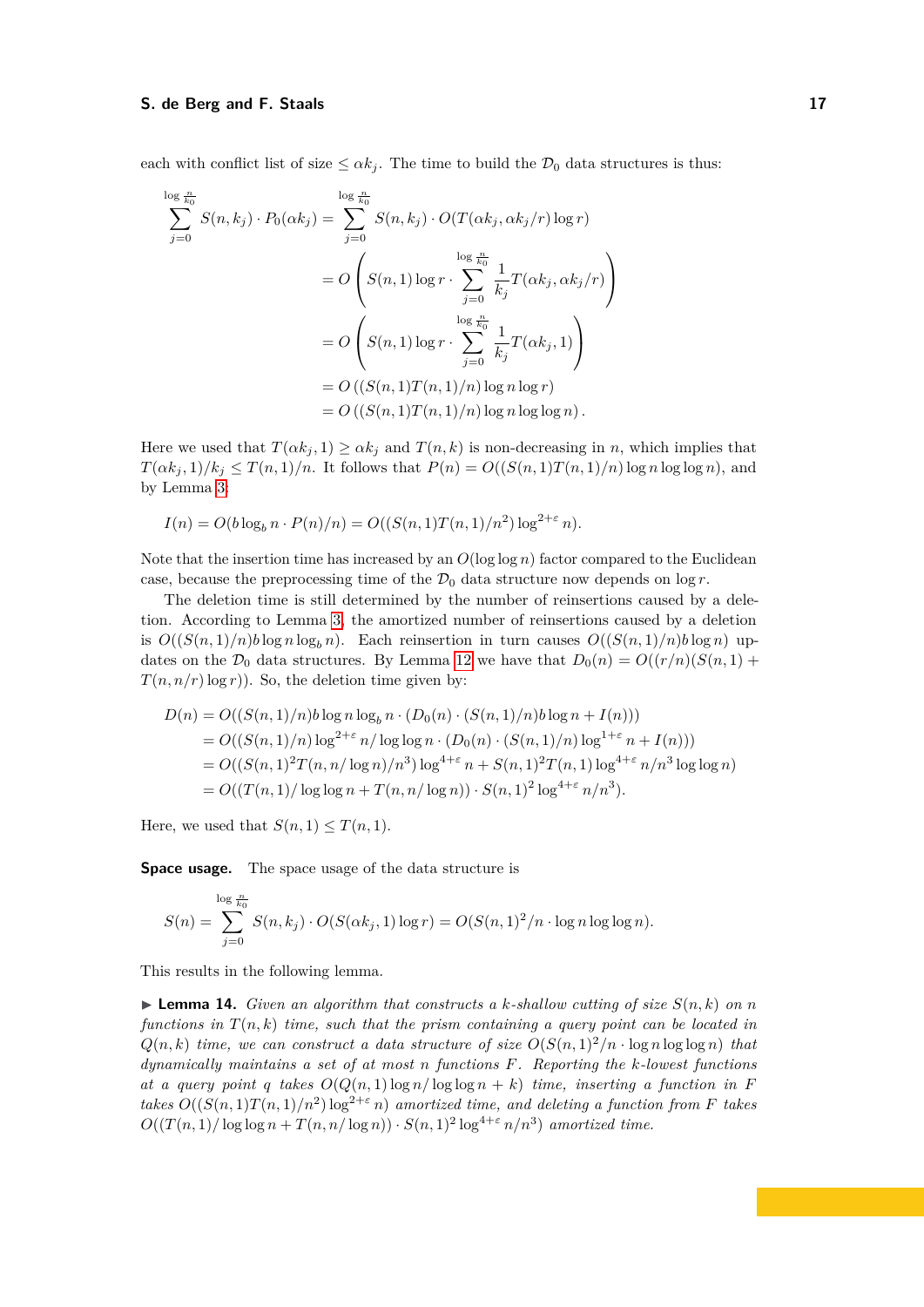# <span id="page-17-0"></span>**5.5 Applications**

**Points in the plane.** For general distance functions of constant description complexity, for which the lower envelope of any  $t$  functions has  $O(t)$  faces, edges, and vertices, Liu [\[18\]](#page-19-1) recently presented an algorithm to compute *k*-shallow cuttings of linear size. This improves the shallow cuttings used by Kaplan et al. [\[15\]](#page-19-4) in the dynamic 1-NN data structure. Liu [\[18\]](#page-19-1) also shows that in the static setting we can use a circular range query data structure [\[4\]](#page-18-13) to improve space usage. Like in the Euclidean case, we can use this auxiliary data structure to improve the space usage of the  $\mathcal{D}_0$  data structure to linear for large *n*.

 $\triangleright$  **Corollary 15.** *There is a fully dynamic data structure of size*  $O(n \log n)$  *that stores a set of n point sites and allows for k-nearest neighbors queries using a fixed constant description complexity distance function in*  $O(\log^2 n / \log \log n + k)$ *. A site can be inserted in*  $O(\log^{5+\epsilon} n\lambda_{s+2}(\log n))$  *expected amortized time and deleted in*  $O(\log^{7+\epsilon} n\lambda_{s+2}(\log n))$ *expected amortized time, where*  $\lambda_s(t)$  *is maximum length of a Davenport–Schinzel sequence of order s on t symbols and s is a constant depending on the functions.*

**Proof.** The *k*-shallow cutting algorithm by Liu produces shallow cuttings of size  $S(n, k)$  $O(n/k)$  in  $T(n, k) = O(n \log^3 n \lambda_{s+2}(\log n))$  expected time. A prism containing a query point can be located using a point location data structure in  $Q(n, k) = O(\log n)$  time. Applying Lemma [14](#page-16-0) directly to these shallow cuttings proves the result.

**Points in a simple polygon.** Agarwal, Arge, and Staals [\[2\]](#page-18-5) show how to use a data structure based on the structure by Chan to perform geodesic 1-NN queries. We adapt this data structure by again storing the conflict lists in the data structure of Section [5.2.](#page-12-0) The data structure by Agarwal, Arge, and Staals partitions the polygon recursively into two subpolygons, as described in Section [4.2.](#page-9-1) It then uses the Chan data structure to find the nearest neighbor in the corresponding subpolygon at each of the  $O(\log m)$  levels of the decomposition. Note that in the *k*-NN case, we can again use our scheme of Section [4](#page-8-0) to find the *k*-NN spread over  $O(\log m)$  data structures simultaneously.

The shallow-cuttings that are described in [\[2\]](#page-18-5) use pseudo-prisms that are no longer of constant complexity. We refer to the paper for the precise definition. For our purposes, we need only the property that we can still find the prism containing a query point efficiently.

 $\triangleright$  **Corollary 16.** Let P be a polygon with m vertices. There is a fully dynamic data structure *of size*  $O(n \log^5 n \log m \log \log n + m)$  *that stores a set of n point sites in*  $P$  *and allows for geodesic k*-nearest neighbors queries in  $O(\log^2 n \log^2 m / \log \log n + k \log m)$ . A site can *be inserted in*  $O(\log^{8+\epsilon} n \log m + \log^{7+\epsilon} n \log^3 m)$  *amortized expected time and deleted in*  $O((\log^{12+\epsilon} n \log m + \log^{11+\epsilon} n \log^3 m)/\log \log n)$  *amortized expected time.* 

**Proof.** Theorem 23 of [\[2\]](#page-18-5) states that a *k*-shallow cutting  $\Lambda_k(F)$  of *F* of topological complexity  $S(n, k) = O((n/k)\log^2 n)$  can be computed in  $O((n/k)\log^3 n(\log n + \log^2 m) + n\log^2 m +$  $n \log^3 n \log m$  expected time. Our improvement for the static *k*-NN data structure of Section [4](#page-8-0) also leads to a slight improvement in the construction time of a shallow cutting. In particular, we can build a shallow cutting in  $T(n, k) = O((n/k) \log^3 n(\log n + \log^2 m) + n \log^2 m +$  $n \log^2 n \log(n+m)$ ) expected time. Locating the correct prism takes  $Q(n, k) = O(\log n \log m)$ time. By applying Lemma [14](#page-16-0) we find for  $\mathcal{D}$ :

$$
Q(n) = O(\log^2 n \log m / \log \log n + k)
$$
  
\n
$$
I(n) = O(\log^{8+\varepsilon} n + \log^{7+\varepsilon} n \log^2 m)
$$
  
\n
$$
D(n) = O((\log^{12+\varepsilon} n + \log^{11+\varepsilon} n \log^2 m) / \log \log n)
$$
  
\n
$$
S(n) = O(n \log^5 n \log \log n)
$$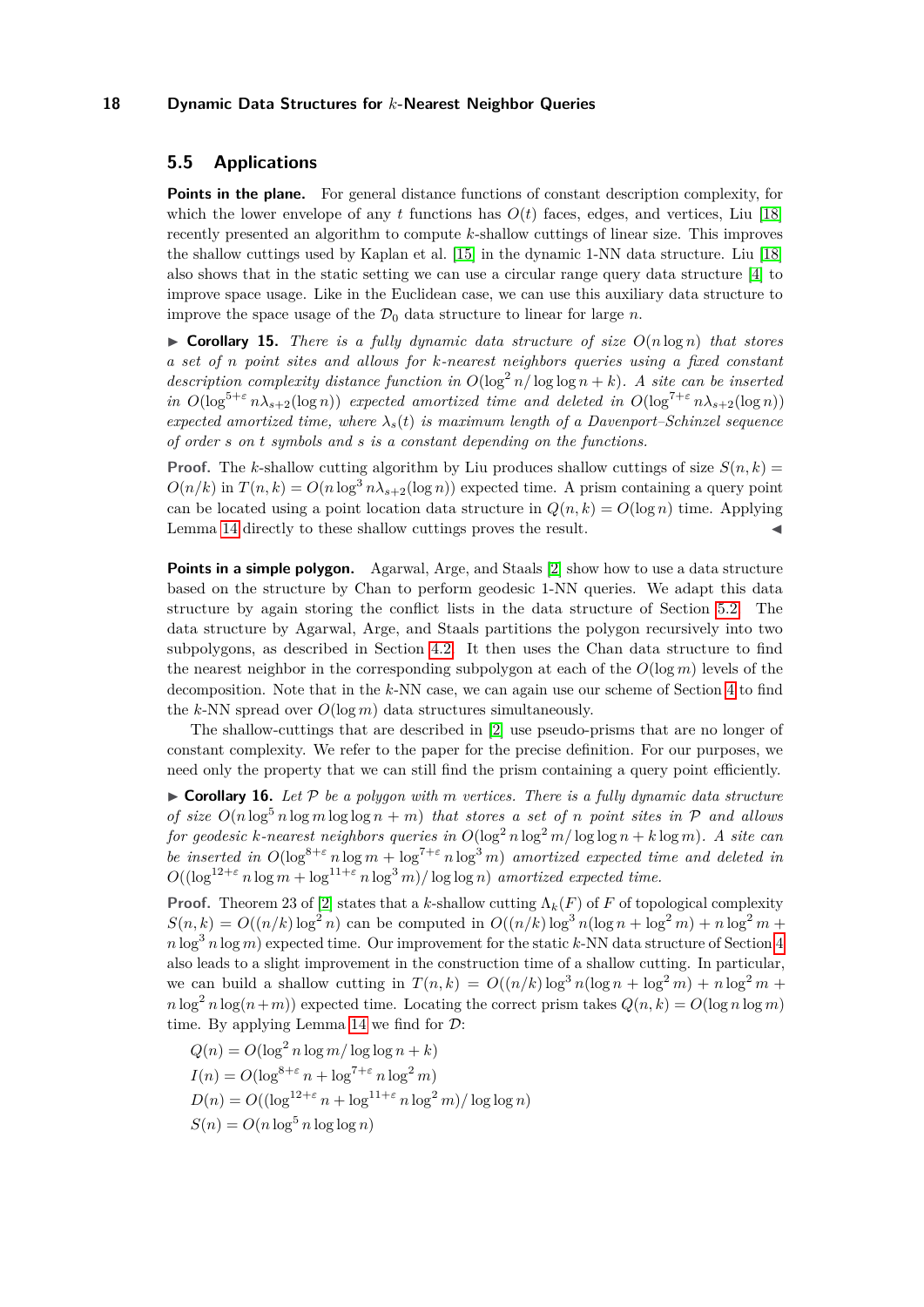Using this data structure at each of the  $O(\log m)$  levels of the decomposition and applying the scheme from Section [4](#page-8-0) to achieve  $O(\text{polylog}(n, m) + k)$  query time proves the result.

The following theorem summarizes the results of this section, together with the results from Section [5.3.](#page-13-0)

 $\triangleright$  **Theorem 17.** *There is a fully dynamic data structure of size*  $S(n)$  *that stores a set of n sites and allows for k-nearest neighbors queries in Q*(*n*) *time, insertions in I*(*n*) *expected amortized time, and deletions in D*(*n*) *expected amortized time.* P *is a simple polygon with m* vertices, and  $\lambda_s(t)$  denotes the maximum length of a Davenport–Schinzel sequence of order *s on t symbols and s a constant depending on the functions.*

|      | Euclidean in $\mathbb{R}^2$ General in $\mathbb{R}^2$                                                    |               | <i>Geodesic in</i> $\mathcal P$                                                                                                                        |
|------|----------------------------------------------------------------------------------------------------------|---------------|--------------------------------------------------------------------------------------------------------------------------------------------------------|
|      | $Q(n)$ $O\left(\frac{\log^2 n}{\log \log n} + k\right)$ $O\left(\frac{\log^2 n}{\log \log n} + k\right)$ |               | $O\left(\frac{\log^2 n \log^2 m}{\log \log n} + k \log m\right)$                                                                                       |
| I(n) | $\left(\frac{\log^{3+\varepsilon} n}{\log\log n}\right)$                                                 |               | $O(\log^{5+\varepsilon} n\lambda_{s+2}(\log n))$ $O(\log^{8+\varepsilon} n\log m + \log^{7+\varepsilon} n\log^3 m)$                                    |
|      | $D(n)$ $O\left(\frac{\log^{5+\varepsilon} n}{\log \log n}\right)$                                        |               | $O(\log^{7+\varepsilon} n\lambda_{s+2}(\log n)) - O\left(\frac{\log^{12+\varepsilon} n \log m + \log^{11+\varepsilon} n \log^3 m}{\log \log n}\right)$ |
| S(n) | $O(n \log n)$                                                                                            | $O(n \log n)$ | $O(n \log^5 n \log m \log \log n + m)$                                                                                                                 |

#### **References**

- <span id="page-18-4"></span>**1** Peyman Afshani and Timothy M. Chan. Optimal halfspace range reporting in three dimensions. In *Proceedings of the Twentieth Annual ACM-SIAM Symposium on Discrete Algorithms, SODA*, pages 180–186. SIAM, 2009.
- <span id="page-18-5"></span>**2** Pankaj K. Agarwal, Lars Arge, and Frank Staals. Improved dynamic geodesic nearest neighbor searching in a simple polygon. In *34th International Symposium on Computational Geometry, SoCG*, volume 99 of *LIPIcs*, pages 4:1–4:14. Schloss Dagstuhl - Leibniz-Zentrum für Informatik, 2018.
- <span id="page-18-12"></span>**3** Pankaj K. Agarwal and Jirí Matousek. Dynamic half-space range reporting and its applications. *Algorithmica*, 13(4):325–345, 1995.
- <span id="page-18-13"></span>**4** Pankaj K. Agarwal, Jirí Matousek, and Micha Sharir. On range searching with semialgebraic sets. II. *SIAM J. Comput.*, 42(6):2039–2062, 2013.
- <span id="page-18-0"></span>**5** Alexandr Andoni and Piotr Indyk. Near-optimal hashing algorithms for approximate nearest neighbor in high dimensions. *Commun. ACM*, 51(1):117–122, 2008.
- <span id="page-18-1"></span>**6** Timothy M. Chan. Random sampling, halfspace range reporting, and construction of  $\leq k$ -levels in three dimensions. *SIAM J. Comput.*, 30(2):561–575, 2000.
- <span id="page-18-6"></span>**7** Timothy M. Chan. A dynamic data structure for 3-d convex hulls and 2-d nearest neighbor queries. *J. ACM*, 57(3):16:1–16:15, 2010.
- <span id="page-18-8"></span>**8** Timothy M. Chan. Three problems about dynamic convex hulls. *Int. J. Comput. Geom. Appl.*, 22(4):341–364, 2012.
- <span id="page-18-7"></span>**9** Timothy M. Chan. Dynamic geometric data structures via shallow cuttings. In *35th International Symposium on Computational Geometry, SoCG*, volume 129 of *LIPIcs*, pages 24:1–24:13. Schloss Dagstuhl - Leibniz-Zentrum für Informatik, 2019.
- <span id="page-18-9"></span>**10** Timothy M. Chan. personal communication, 2021.
- <span id="page-18-2"></span>**11** Timothy M. Chan and Konstantinos Tsakalidis. Optimal deterministic algorithms for 2-d and 3-d shallow cuttings. *Discret. Comput. Geom.*, 56(4):866–881, 2016.
- <span id="page-18-3"></span>**12** Thomas Cover and Peter Hart. Nearest neighbor pattern classification. *IEEE transactions on information theory*, 13(1):21–27, 1967.
- <span id="page-18-10"></span>**13** Greg N. Frederickson. An optimal algorithm for selection in a min-heap. *Inf. Comput.*, 104(2):197–214, 1993.
- <span id="page-18-11"></span>**14** Leonidas J. Guibas and John Hershberger. Optimal shortest path queries in a simple polygon. *J. Comput. Syst. Sci.*, 39(2):126–152, 1989.